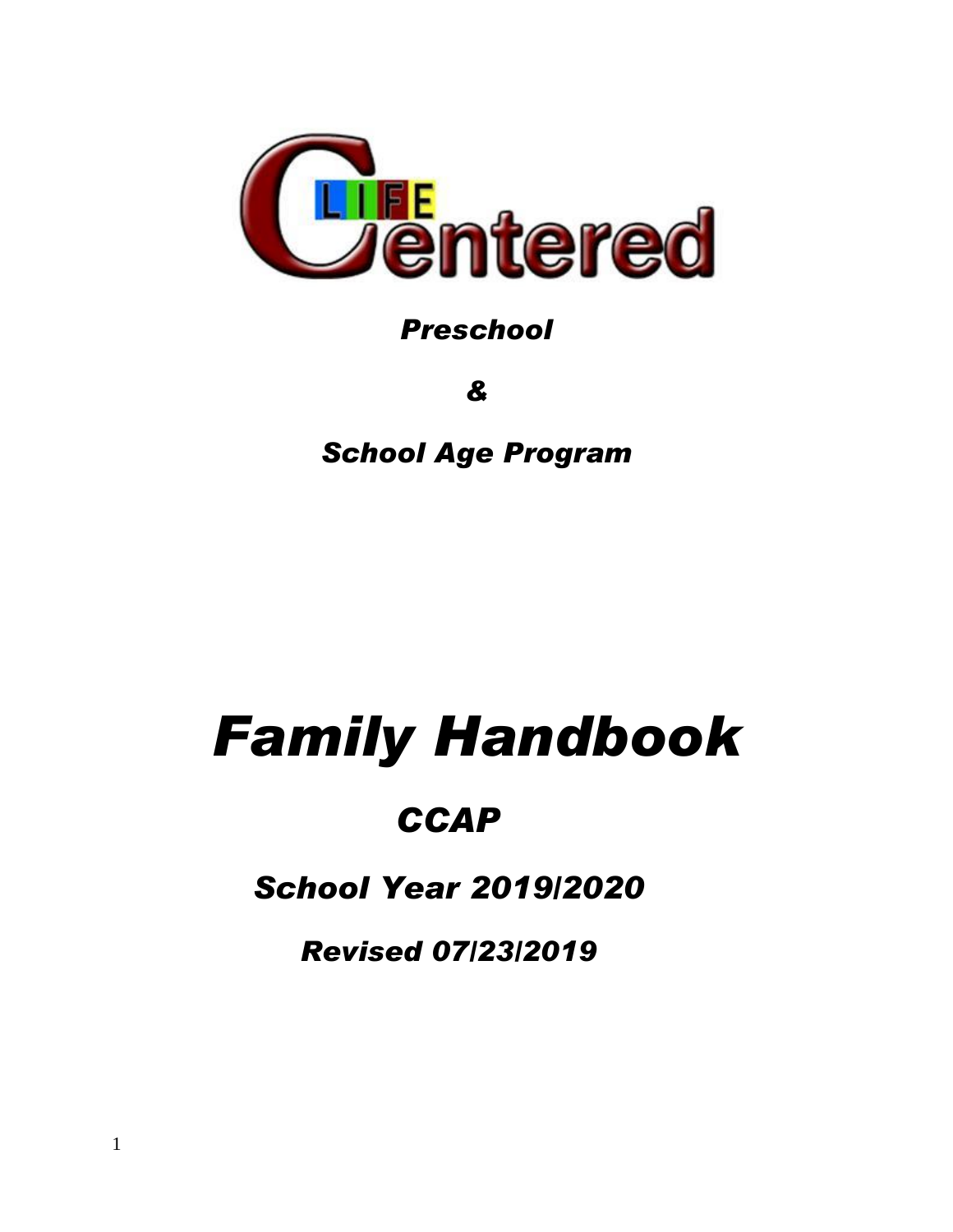# **Index to find information quickly**

- **4. PURPOSE**
- **4. PHILOSOPHY**

**4. MISSION STATEMENT**

# **SECTION 1 PRIMARY CAREGIVING POLICIES AND PROCEDURES**

**5. ADMISSION STNDARDS 5. CONTINUITY OF CARE 6. CENTER RULES 6. DISCIPLINE 7. NON-DISCRIMIATION 7. PARENT RESPONSIBILITY 8. RECORDS 8. ADHERENCE TO AMERICANS WITH DISABILIT ACT 8. CONFIDENTIALITY 8. COMMUNICATION 9. HEALTH INFORMATION 9 & 10. MEDICATION/ SELF CARRY POLICY 10. OVER THE COUNTER 11. PICK UP AND DELIVERY OF CHILDREN 11. EMERGENICES 12 PROCEDURE TO IDENTIFY WHERE CHILDREN ARE AT ALL TIMES 12. AUTHORIZATION 12. DRESS 12. PERSONAL POSSESSIONS**

# **SECTION II- OUR PROGRAM**

**13. HOURS OF OPERATION 13. HOLIDAYS & CLOSURES 13. BAD WEATHER DAYS 14. LIFE CENTERED GENERAL CENTER SCHEDULE 14. PARENT COMMITTEE 14. FAMILY ENGAGEMENT 14. COMMUNITY ENGAGEMENT/ REFERRALS/INTERPRETERS 15. EVALUATION & ASSESMENT 15. TRANSITION 16. SPECIAL OCCASIONS**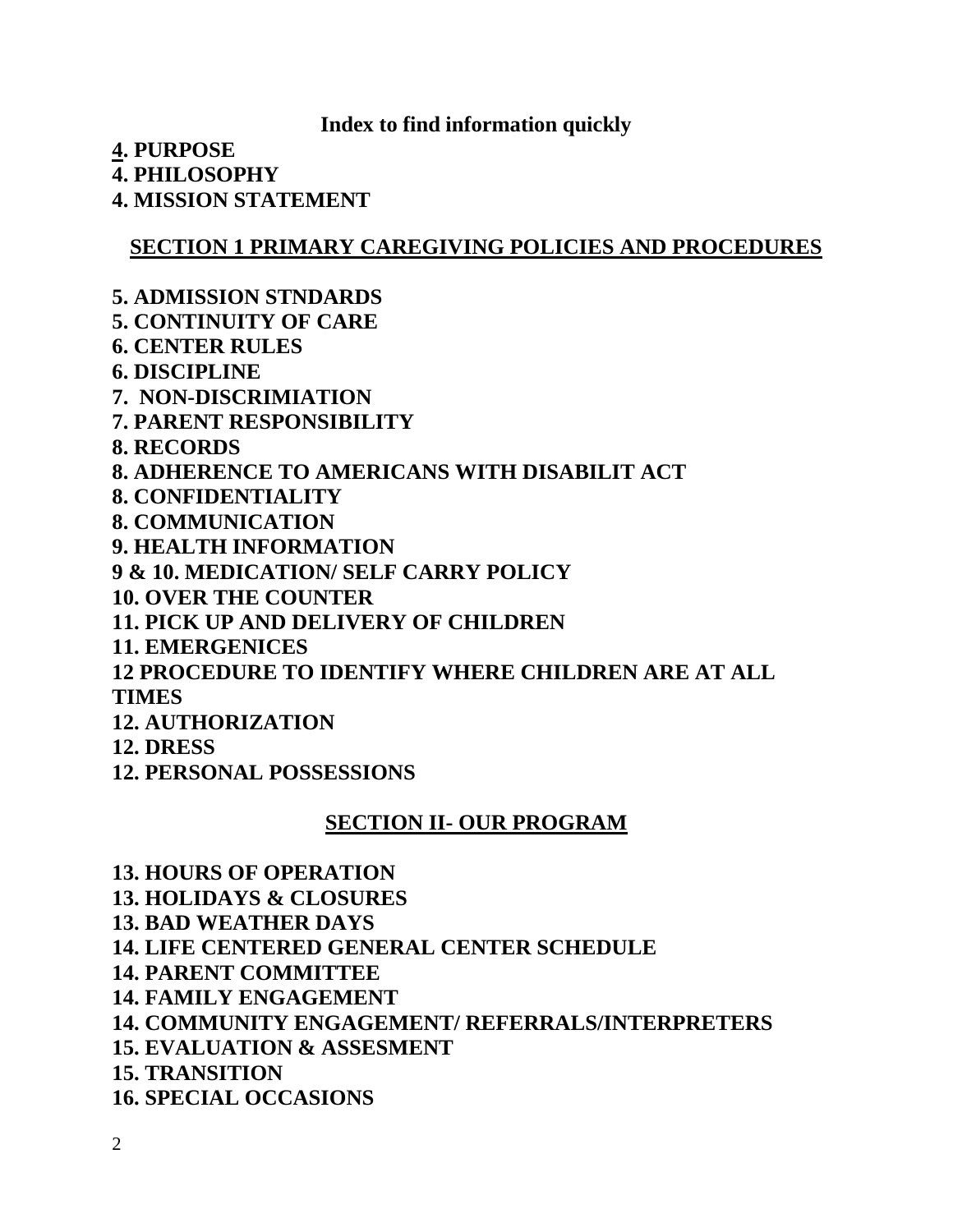**16. BREAKFAST, LUNCH & SNACKS 17. REST TIME 17. LATE ARRIVALS 17. BIRTHDAYS 17. OUTDOOR PLAY 18. TUITION & PAYMENTS 19. TUITION FEES 19. VACATION 19. WRITTEN NOTICE 20. VISTATIONS 20. COMPLIANCE 21. CCAP AGREEMENT 25. SUMMATION**

# **Life Centered**

#### **PURPOSE**

**Life Centered (LC) is a for profit, licensed Preschool and Before and After School Center. LC is a Program to Families in the general area. Kindness, Affection, and Respect are how we Believe all Children need to be Treated. We will provide a high level of care in a low- income, socially challenged environment. Our promise is to create a fun learning atmosphere for children and introduce them to new and different educational experiences. We provide quality educational assistant and child-care to benefit the child, parent and the Community.**

#### **Philosophy**

**LC is dedicated to providing a warm and inviting atmosphere that allows children to develop at their own pace. We believe that children need to have a positive selfimage. We will foster their image, along with their developmental growth in the areas of emotional, social, cognitive, and physical skills, through a variety of group activities, individual time, homework help, and quiet periods. We welcome parent visits and will seriously consider all parent suggestions and comments.**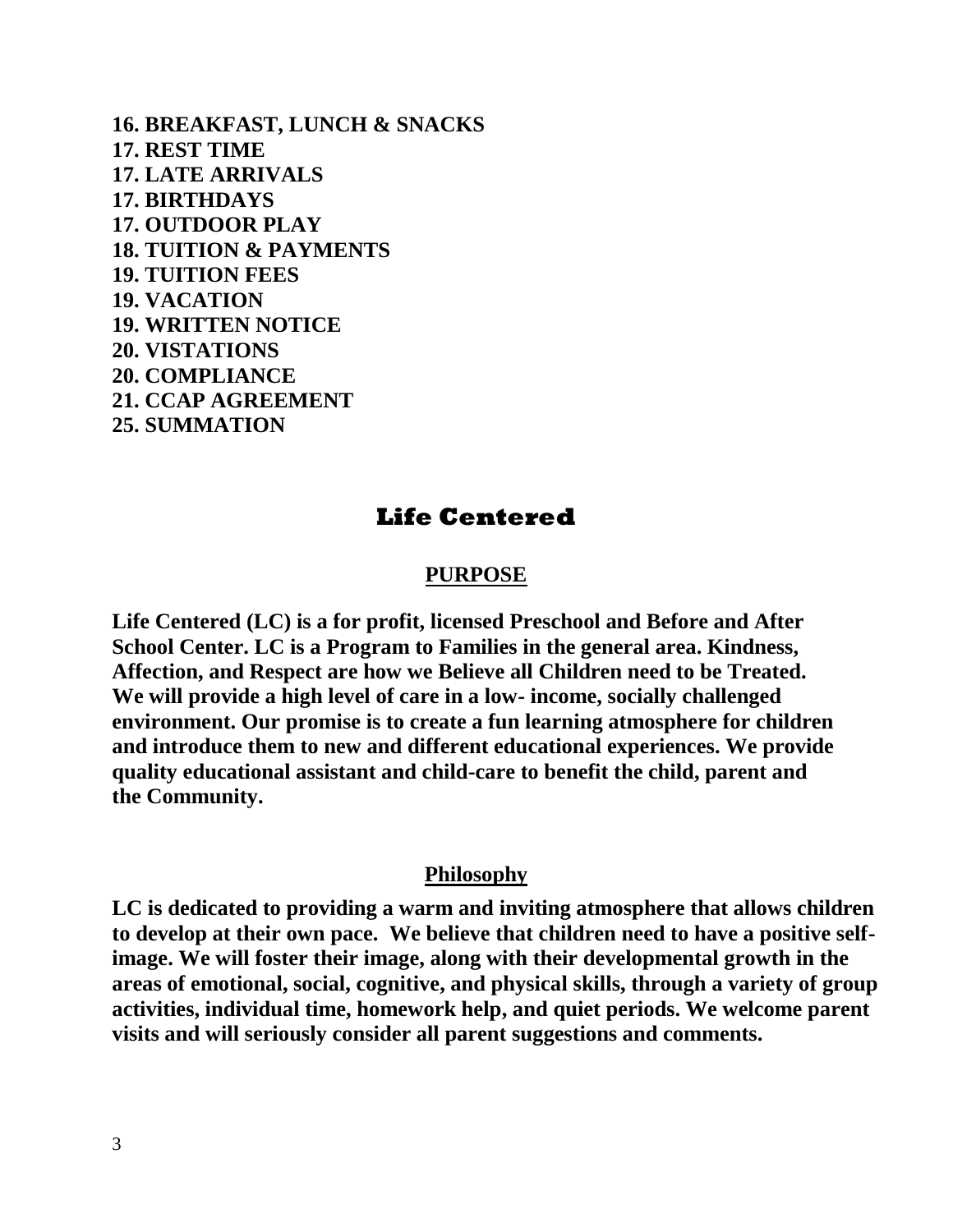**Life Centered seeks to provide children with programs and an environment that teaches children educational and characters value that can be practices in their present and future joyful life. LC will strive for family involvement, as our motto is your peace of mind is best when knowing your child is in the hands of a quality provider. However, parent support is of vital importance of reinforcing what a child is learning at school and at home. We are not a replacement for substitution for family or parents. Our purpose is to work closely with families to Help educate young children and to help develop their minds and bodies through the love and care through what we do. We will attempt to support our family's life while they endure the task of balancing parental life and their professional roles.** 

**We will achieve to elevate the education profession through implementation of curriculum and training that your child is currently receiving in their local schools. We understand that every child is unique, and children have their own special qualities. Our assistant curriculum will challenge young minds and allow children to make decisions and choices in what they do, preparing them for the outside world. In addition to academics, social, and emotional development, characteristics' such as honesty, obedience, sharing, and showing love to others is highly praised. Our staff lead support team are carefully selected by their education and experience and for their ability to present themselves as good role models for the children.**

#### **MISSION**

*…. More than a daycare*

**Here at Life Centered we are committed to assure you that we will provide the highest quality of childcare. We will exhibit a loving, safe, educational and fun learning environment to enhance children's growth and development.** 

**Section 1- Primary Caregiving Policies and Procedures**

# **ADMISSION STANDARDS**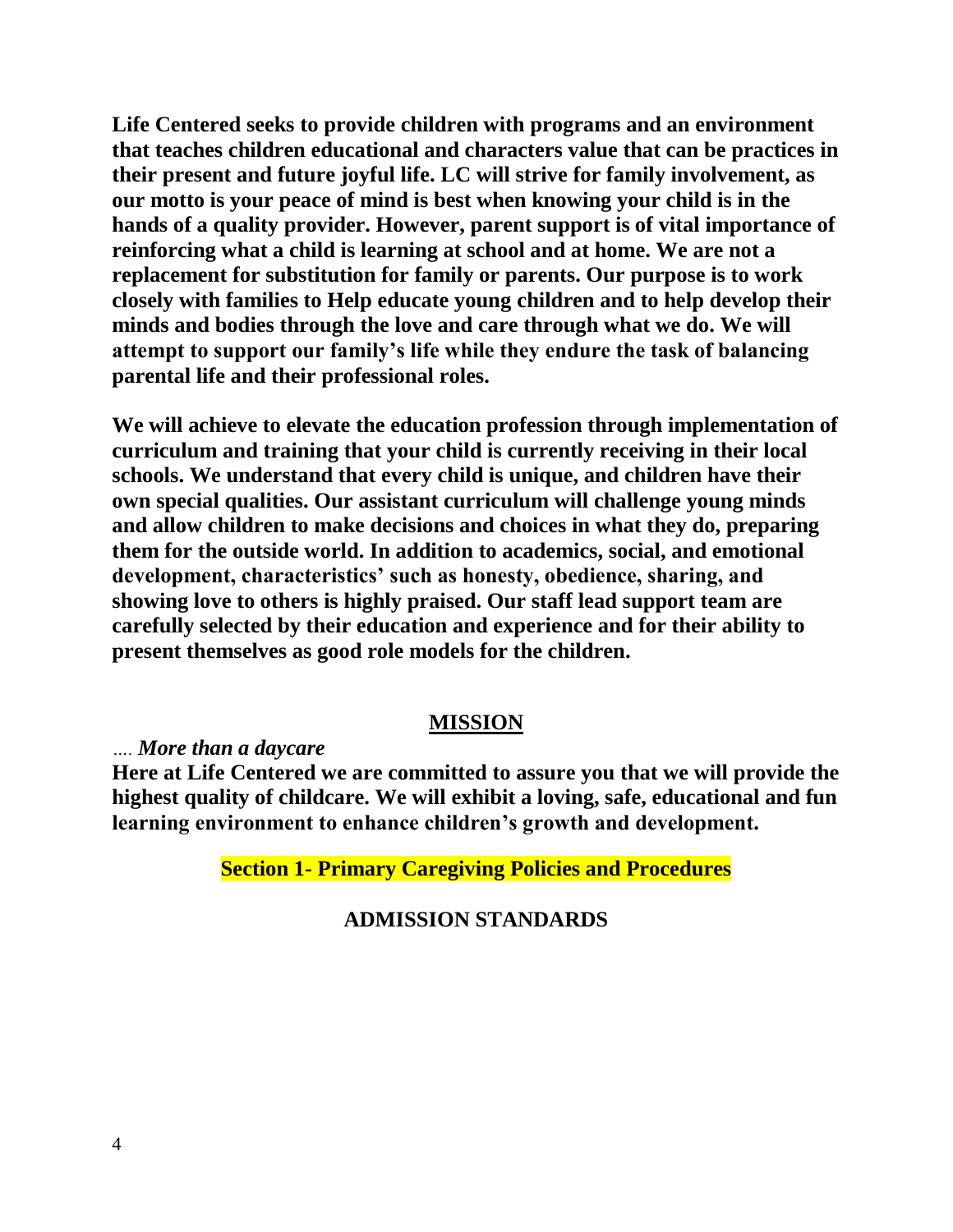**LC accepts children from age 21/2 to 6 years old Preschool, but they must be potty trained and 5 to 12 years old for School Agers. Our Program offer the best quality of care and is designed to have each child cared for by the same qualified lead teacher and assistant teacher daily. This process will promote formation of a strong emotional bond between our children, families and staff. Life Centered is equipped and currently licensed for preschool and school age children, however; each child accepted in our program, will be in a group of their peers of age, developmental levels, or special needs as determined by the director. Children will be enrolled by age group and or until vacancies are filled. If classes are full, the child's name will be place on a guest waiting list to fill vacancies as they occur during the years. All forms provided to you upon enrollment must be completed before your child may attend. To enroll or reenroll your child you must complete the enrollment agreement forms and pay the registration fee.**

**We have a six-week trial period to see if your child is a good fit for our program and if we are a good fit for your child.**

**Effective October 1, 2018; all parents are required to attend a Mandatory Orientation to review the policies and procedures of Life Centered and provide all documentation before their child may be permitted to attend.**

# **Definition of Family**

**In this handbook when we use the term family, we are referring to a parent, legal guardian, sponsor or anyone else who provides for the well-being, bestinterest and responsibility of your child in our care.** 

# **Continuity of Care**

**Children enrolled in our care will remain with the same primary caregivers in the same peer group for at least two years depending on child's age.** 

# **Center Rules**

**Families who attend Life Centered are expected to follow these basic rules.** 

**(1)Show kindness to other children.**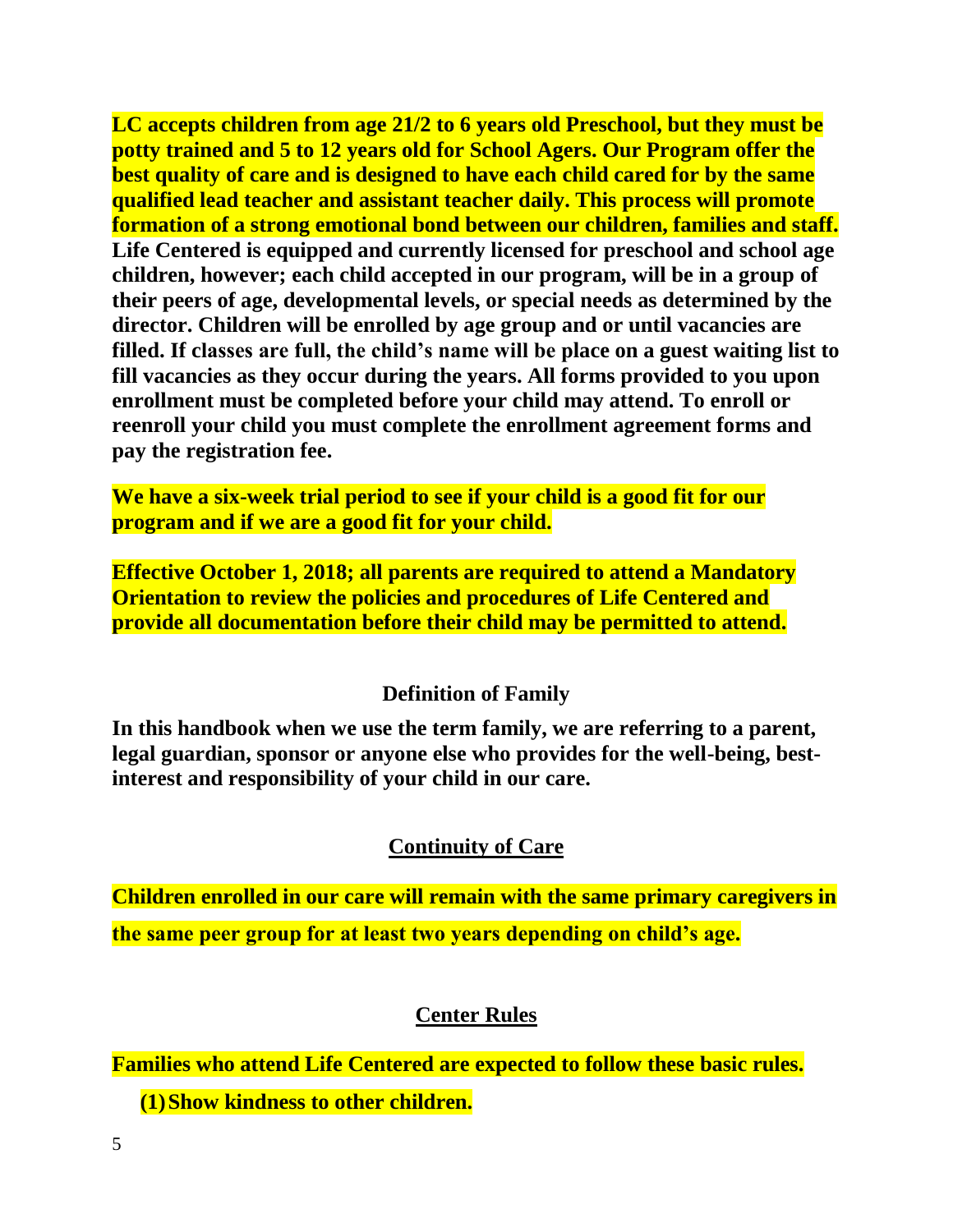**(2)Show respect for authority(teacher)**

**(3)Use appropriate language** 

**(4)Use quiet voices and walking feet inside** 

**(5)Show respect for our property and toys.**

**We ask all parents to help their child learn the rules and practice them.**

# **Discipline**

**We believe that the first step to good discipline is setting guidelines for children to follow. When a child is having a difficult time following directions or treating others or equipment with resect, developmentally appropriate guidance techniques are used.** 

**These techniques are as follows:** 

- **a. Positive reinforcement: the child will be encouraged when he/she is demonstrating acceptable behavior.**
- **b. Redirection: the child is redirected to another activity and then given another opportunity to try again at another time.**
- **c. When… Then Statements: A statement in which the child is encouraged to accomplish something before going to something else. Sample "When we are finished picking up the blocks, then you can go outside."**
- **d. If…Then Statements: A statement in which the child is encouraged to make a positive choice, Sample "If you pick up the blocks, then you can go to the Dramatic Play area"**
- **e. Stop and think- the children are encouraged to stop immediately in the location of play and think about what the teacher is saying, redirected to make a good choice as to what he/she should be doing.**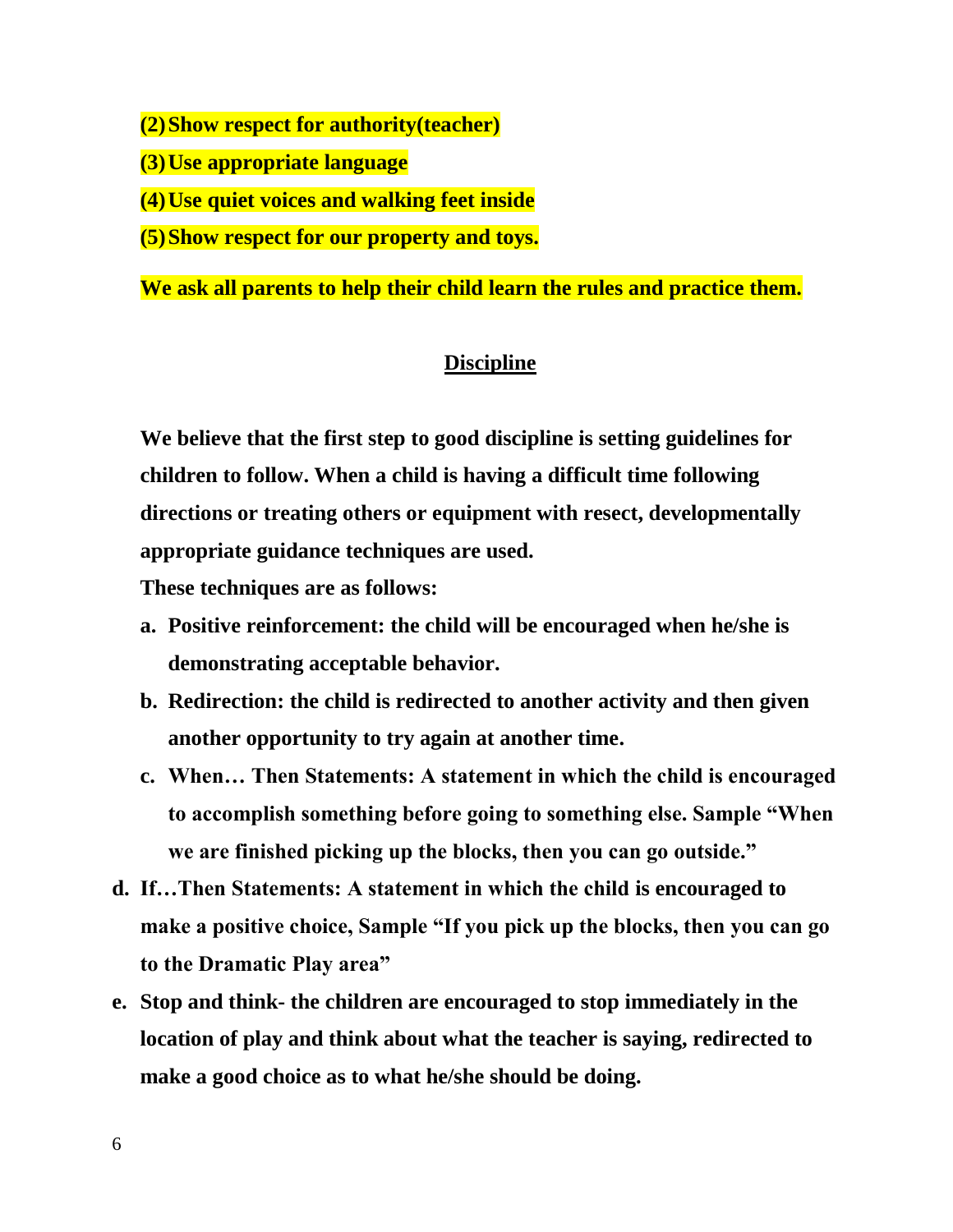- **f. Take a break: separated from the group for a child-regulated period, One minute per child age. This technique is used only when a child is exhibiting temper tantrum type behavior or hurting self, others or equipment. When the child shows the he/she is ready to demonstrate acceptable behavior, the child is encouraged to join the rest of the group and try again.**
- **g. Teachers will always exhibit forgiveness and love when approaching discipline.**
- *h. Corporal punishment, spanking, or yelling at children is forbidden!*

**Life Centered reserves the right to cancel services to any child. Termination of services will occur only if it is determined by the director that the child's needs could no longer be met, and the center has taken every known step to work with the child's problem. Every honest effort has been made by the center/director to work with the parents to resolve the issue at hand, and/ or communication between the director and parents has ceased or failed to improve.**

**To maintain consistency among discipline, school policies, and our values, parent are asked to uphold the school rules. Please refrain from the use of foul language on the premises, loud screaming, yelling, humiliating, hitting, spanking a child, scolding or disciplining children who do not belong to them. Parent support of the school polices, and philosophy is essential for your child to have a successful year.**

# **NON-DISCRIMINATION**

**Life Centered admits children of any race, religion, disability, color, national and ethnic origin, Vietnam-era status, or any other factors protected by law. All the rights, privileges, programs, and activities made available to all**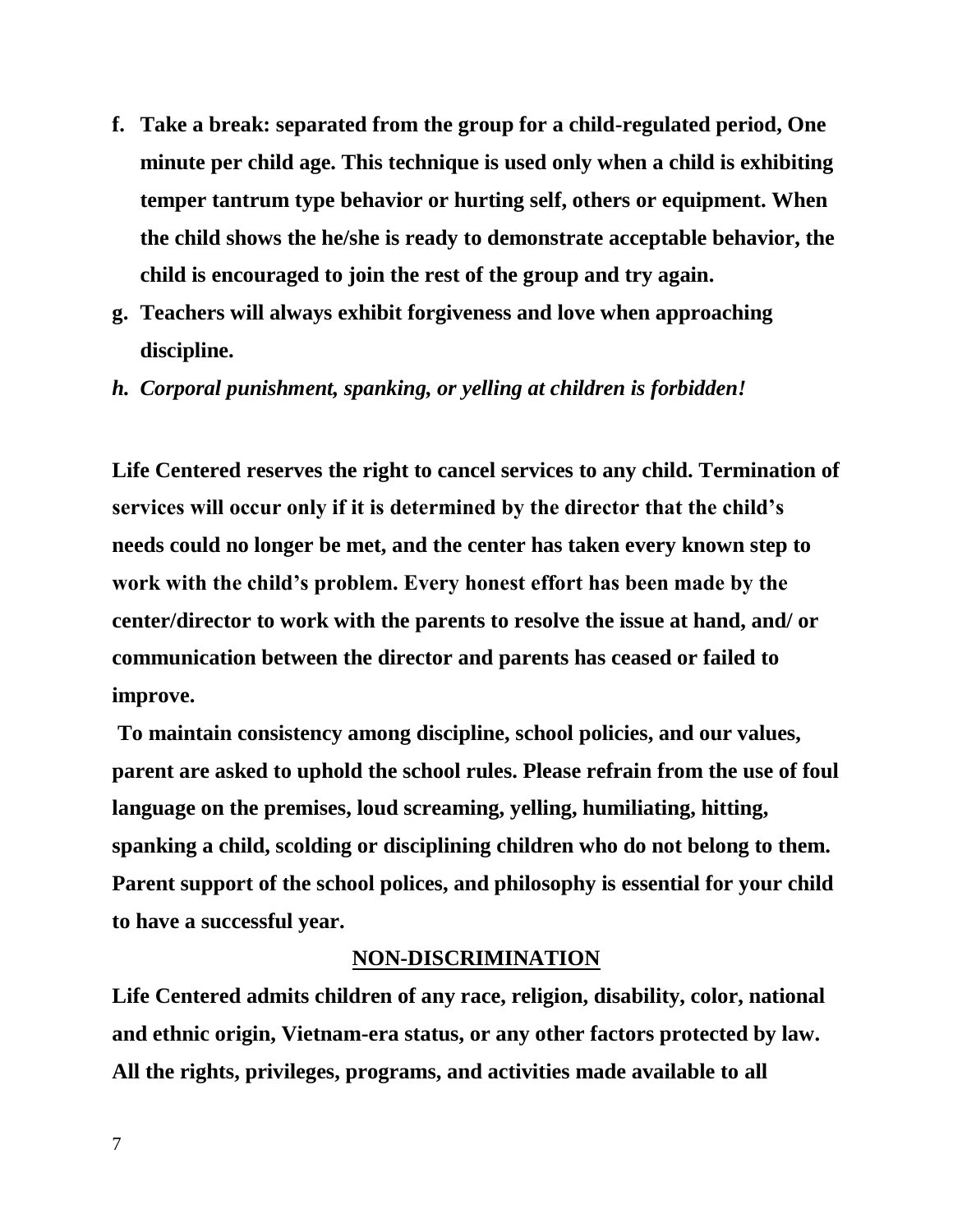**students in our school program. We do not discriminate in any way within the administered program. A multicultural, anti-biased curriculum is offered. All requested personal information is confidential.**

#### **PARENT RESPONSIBILITY**

**Parents please understand that you are under contract with Life Centered School Age Program. Tuition fees, and enrollment, means that your child has a spot in the specified age group in which you are enrolling your child in. You are responsible for any fees related to your child or children's attendance. When we are closed for holidays, staff training, teacher workdays and bad weather conditions the tuition is still paid for the entire week. Life Centered encourages parents to become actively involved with what goes on at the center and in their child's classroom. Parent participation and support with programs, conferences, and activities are of the utmost importance for our child to have a SUCCESSFUL YEAR. Open and frequent communication between you, your child's teacher, and Center director will strengthen this partnership and help your child have a positive early learning experience. We promote communication between our staff members and families through an open-door policy, where parents can visit your children anytime, to observe during class time, and special outings and events.**

**Parent and teachers will communicate to share ideas through daily communication and conferences, our program honors the child's home language and encourages home language development by having at least one teacher in the classroom that is bilingual if there is a dominant second language used in the classroom. A parent information board will be available to display current information about our center and other topics of interest to families including posted lessons. As we do want you to talk regarding your**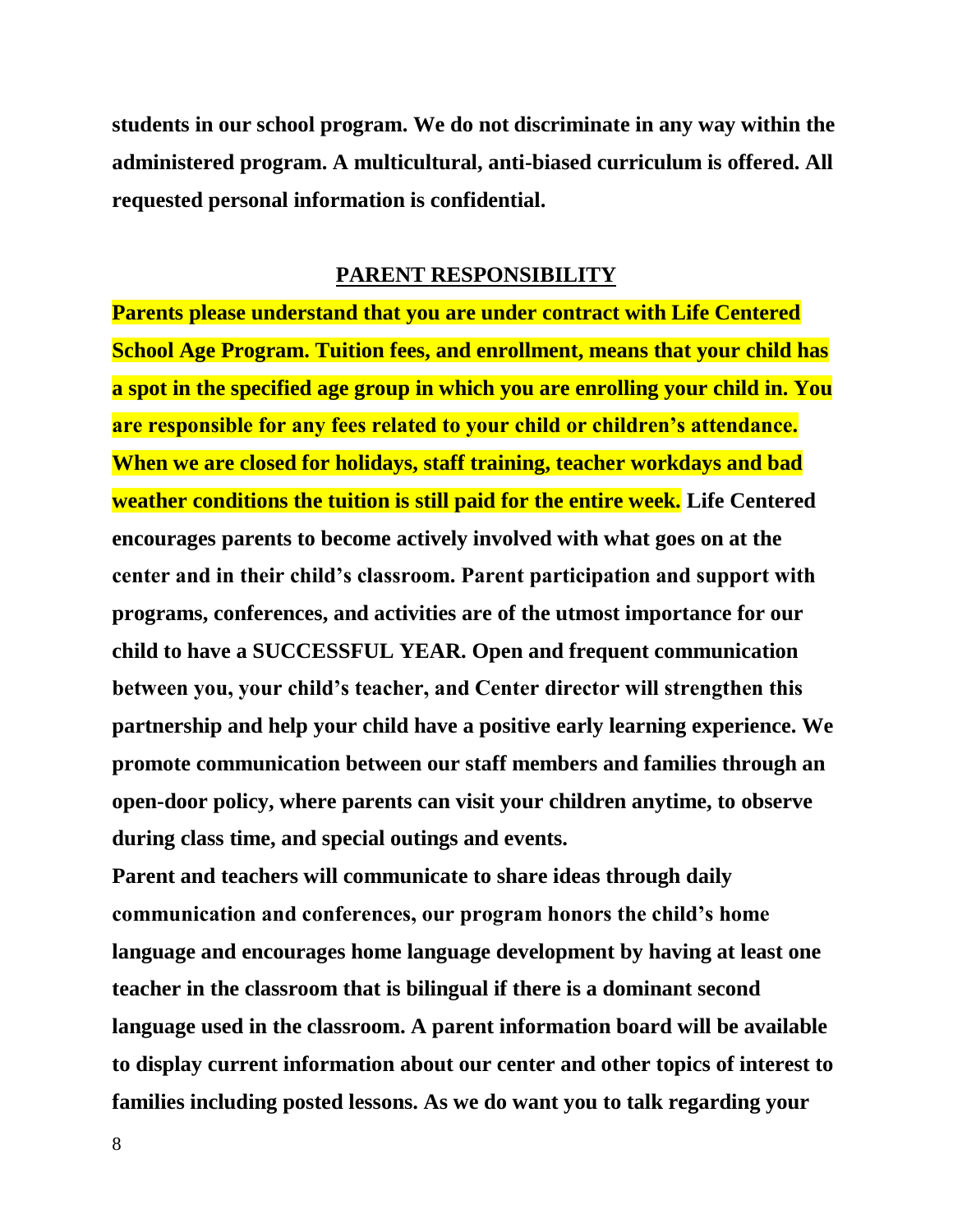**child, staff is not allowed to discuss other children as we respect confidentiality of all children. It is also necessary for parents to be aware of polices and regulations that the State of Colorado and the center requirements. The following sections will start you towards learning these policies and regulations.**

#### **RECORDS**

**We are required to keep a student file on each child enrolled. Parents are responsible for completing all paperwork and submitting it before the child's first day. Parents need to keep the school notified of any changes in home address, telephone numbers, employment, or custody of child. In cases of separation or divorce, LC abides by all legally served court orders concerning a parent's rights to visitation or custody of the child. In these situations, all copies of the legal documentation must be kept in your child's file. Parents will need to update records and paperwork yearly or as changes occurs.** 

#### **ADHERENCE TO AMERICANS WITH DISABILITY ACT**

**Parents must inform the center of any special needs for their child. We comply with the Americans with Disabilities Act (ADA). We carefully consider each child unique needs, if your child is disabled or has any other special needs, please communicate with the Center Director.** 

#### **CONFIDENTIALITY**

**Children's records are open only to the child teacher, the Director, authorized employees of the Colorado State Licensing and the child's parent or legal guardian. Staff records are open only to the individual staff member, the Director, authorized employees of Colorado State Licensing. Personal**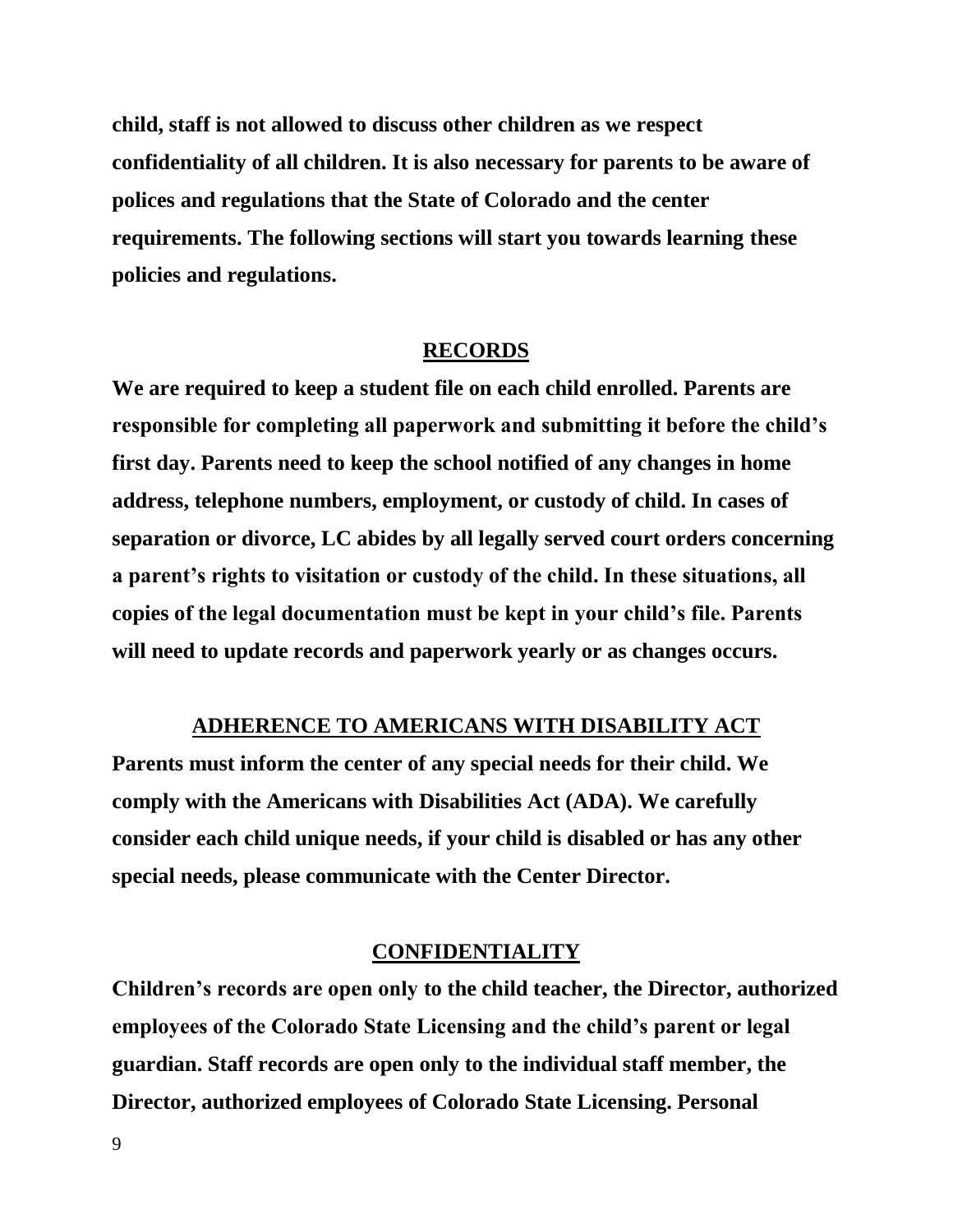**information such as telephone numbers, addresses, and reports concerning staff or children will be confidential. Confidential information is released and discussed with the director, state licensing specialist and center staff or parents directly involved.**

#### **COMMUNICATION**

**Our door is always open to parents. Please feel free to come in any time to discuss your child. This handbook is available to help answer some of your questions. Parents are informed of activates through monthly newsletters, lesson plans, and information posted on classroom parent boards. Two parent conferences are offered during the year. Teachers or parents may request an additional conference at any time there is a special concern. Daily communication with your child's teacher and/ or checking your child's file folder for notes will also keep you informed of any problems or praise reports. If teachers are not free to talk with you during class time, please understand that the children come first. After the children are dismissed, the teacher will be happy to talk with you. We love parents who are interested in what we do! We encourage you to visit us at any time and we would be happy to hear any suggestion which you may have for improving our program.**

#### **HEALTH INFORMATION**

**Pinkeye, measles, mumps, chicken pox, meningitis, salmonella, strep, head lice, and diarrhea. Symptoms such as fever, abdominal pain, persistent cough, heavy nasal discharge, upset stomach; face or body rash, red and sore ears, eyes, and throat can also be signs of infectious disease. If one or more of these symptoms are present in your child, we ask that you check with a doctor before bringing your child into the center, if your child has come in contact to a communicable disease, we would appreciate you letting us know so that we may inform other parents at the center. If your child has come in contact to a**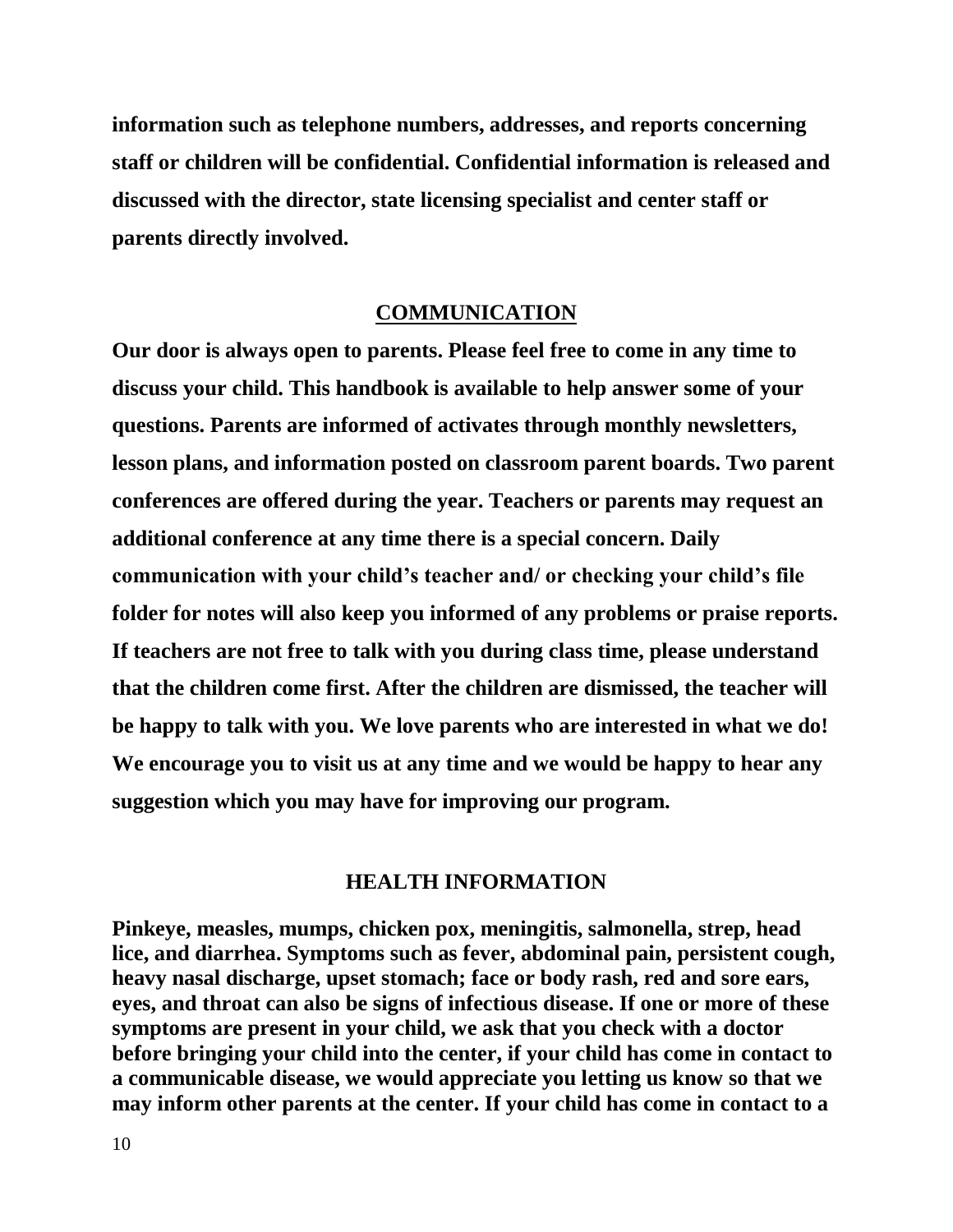**communicable disease at school, we inform you through notices posted in the office entryway and on the entrance door of the classroom. We will honor the doctor's recommendations regarding communicable disease however, if your child has a fever of 100.4, we ask for a 24-hour period out of school. No child who arrives at the school with noticeably illness such as a rash, fever, or symptoms will be admitted for the day. Other exclusion is diarrhea, vomiting, eye discharge, pinkeye, lice/nits, too tired, or too ill to participate in normal activities. If a child becomes ill while at LC, the parents will be called immediately to pick up the child. The child will be isolated, under supervision and encouraged to rest until you have made appropriate arrangements.**

**In case of an emergency, qualified staff will administer first aid and notify parents or authorized persons. The staff will call the local ambulance service to transport your child to your preferred hospital or nearest hospital, if needed. In addition, we will make every effort to contact your child's physician. We have bumps, bruises and scrape forms for any minor scratches or scrapes daily to inform parents of daily activity.**

## **MEDICATION**

**Under Colorado State law and Colorado State Child Care Rules and Regulations, only medications that are prescribed by a physician may be given to child. All medications for eyes, ears, lacerations, burns, oral medications and individual special procedures require a written order or prescriptions from a physician. The admission of children who have a special health care needs, disabilities, or developmental delays which includes, children with social emotional and behavioral needs must be in alignment with Life Centered policies and procedures. The center has the right to refuse to admit a child if a statement from the health care professional is not submitted. We will administer dosages of medicine if:**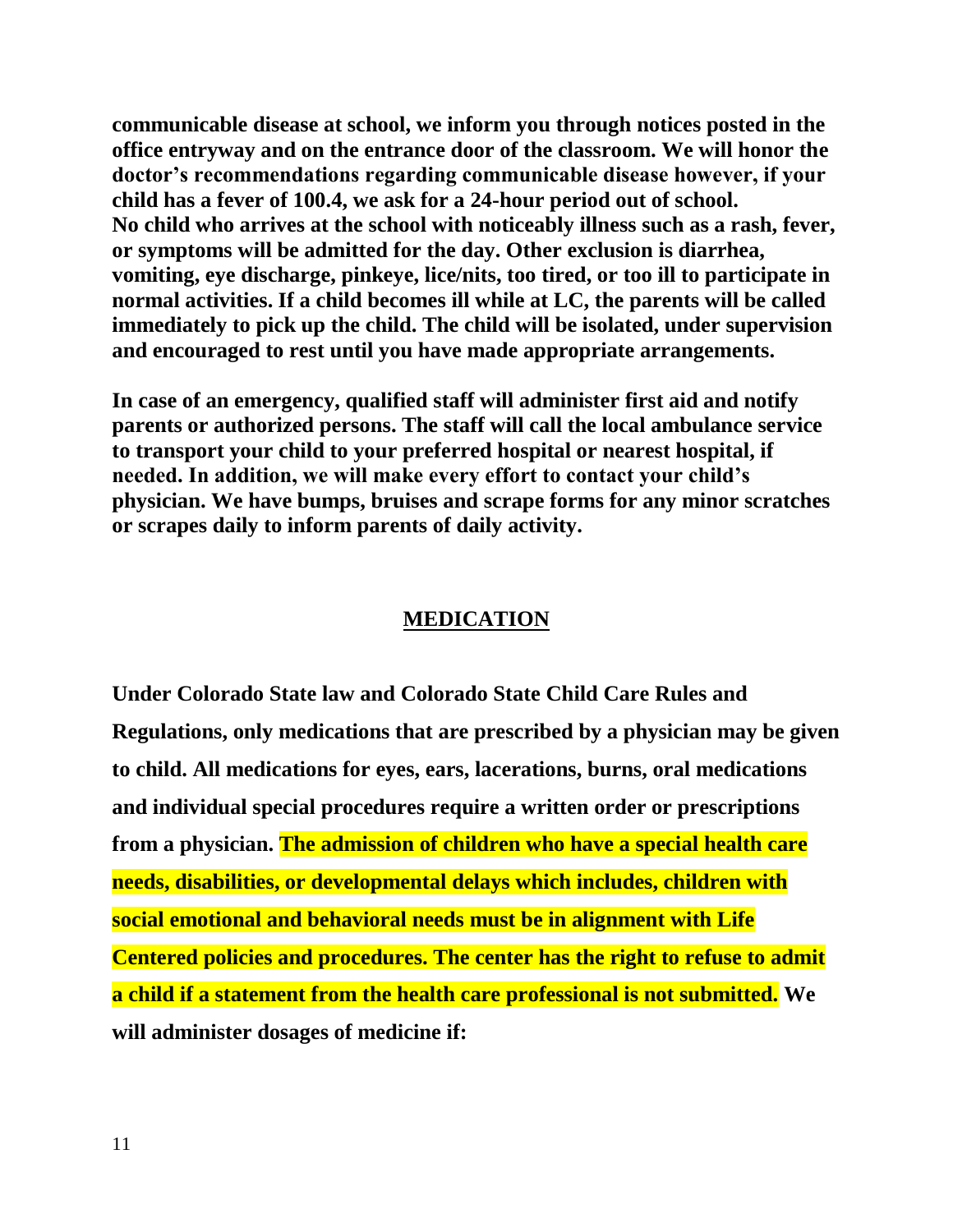- **Medication is in its original container, with the original pharmacy label showing the child's name, the prescription number, name of medicine, date filled, physician's name and direction for dosage.**
- **Medication is signed in on the \*medication sheet\*. This gives LC written consent from a parent or guardian of a child to administer medication cabinet in the office. Students carrying and taking their own medication must review and sign the centers policy and procedures regarding the self-carry contract with Life Centered and meet with our center's health care consultant for approval. Attached at the end of this handbook you will find all medication and self-carry policy and procedures along with Child Care Licensing Regulations and the center's Health Care Consultant instructions and recommendations from the child's individualized health care plan.**

#### **OVER THE COUNTER**

**Medication is also subject to the above listed procedures and cannot be administered without a doctor's order. A blank medical form covering various "over the counter" medicines can be used and kept in the child's file folder including lip balm, cough drops, Tylenol, aspirin, cough syrup etc. Nonrefrigerated medicines will be kept in the designated area in the refrigerator. All medicine will be out of reach of children. Never put medicines; cough drops, etc., in your child's lunchbox, backpack, or cubby. Please be sure to always either hand the medicine to an on-duty staff to put away or put the medication in the proper area.**

**Only one staff member per room as designated by the centers Nurse will do dispensing of medicines. They will be certified in first aid and use the proper**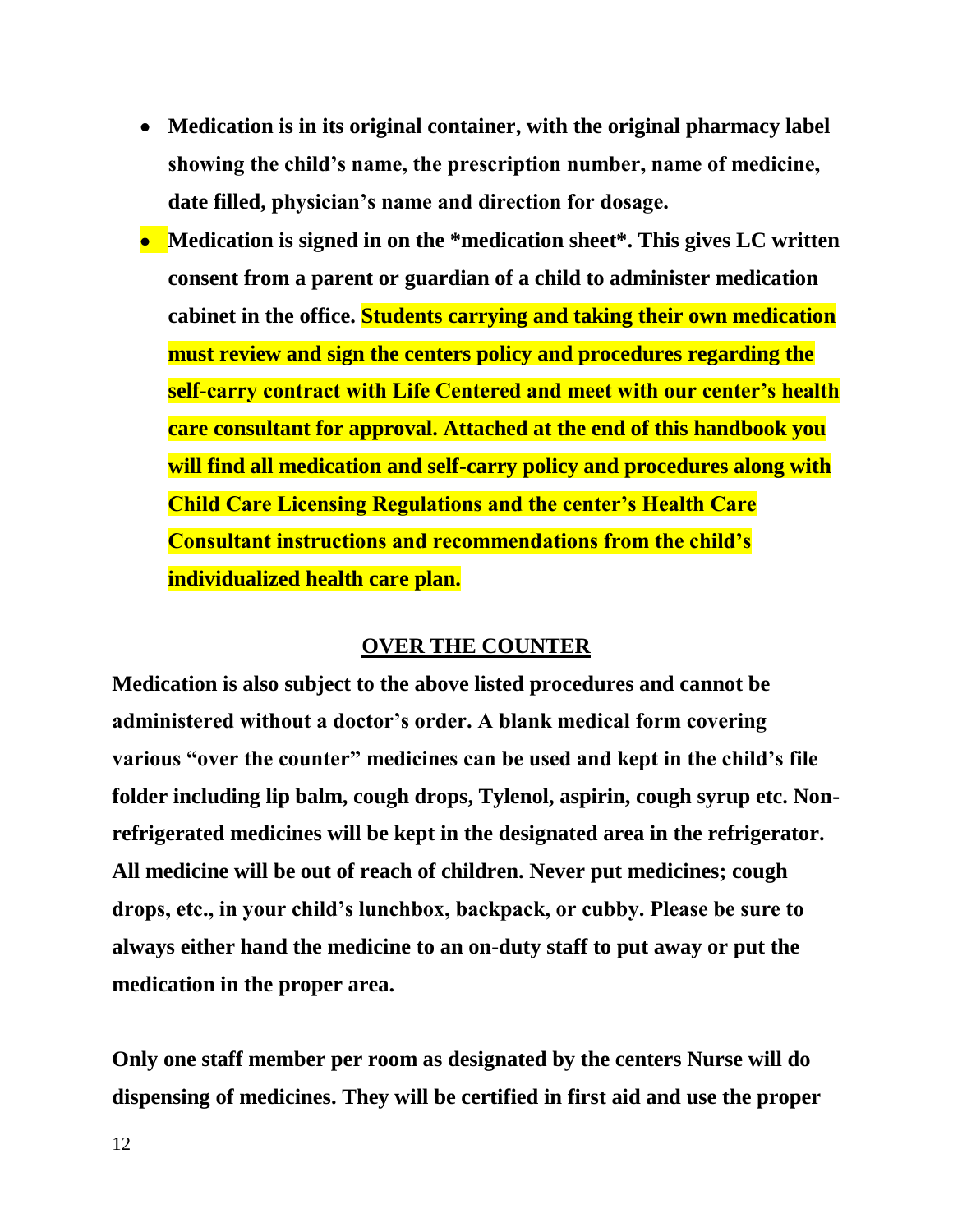**techniques for administering medication. Each staff member who dispenses medicine will be responsible for keeping a written record of the medication given including the date, the time, name of child, dosage, name of medicine, and the initials of administering staff member.**

**7.702.52C10- Emergency medications must be stored in accordance with the Child Care Heath Consultants recommendation. Emergency medications are not required to be stored in a locked area. Emergency medications may be stored in an area easily accessible and identifiable to the staff but out of reach of children. When away from the classroom, staff must carry emergency medications in a bag on their person.**

#### **PICK UP & DELIVERY OF CHILDREN**

**Parents are responsible for transporting their children to the center and picking them up from the center on time, all children must be sign in and out each day by a parent or caregiver. The sign in and sign out is a mandated policy by the Department of Social Services and requires that you sign your full name on the Sign In/Out sheets in the lobby entryway. All parents must give a list of authorized adults allowed to pick up their child. Our program cannot refuse to release a child to a parent or legal guardian without prior court orders, such as custody orders or protection orders. Photocopied driver's licenses are required from all authorized persons to be placed in each child's file. No one else may pick up your child. An unknown person will be required to show photo ID and detained by the center staff until authorization for pick up can be verified. Unauthorized persons will be asked to leave the premises and the police may be called if necessary. If the program has**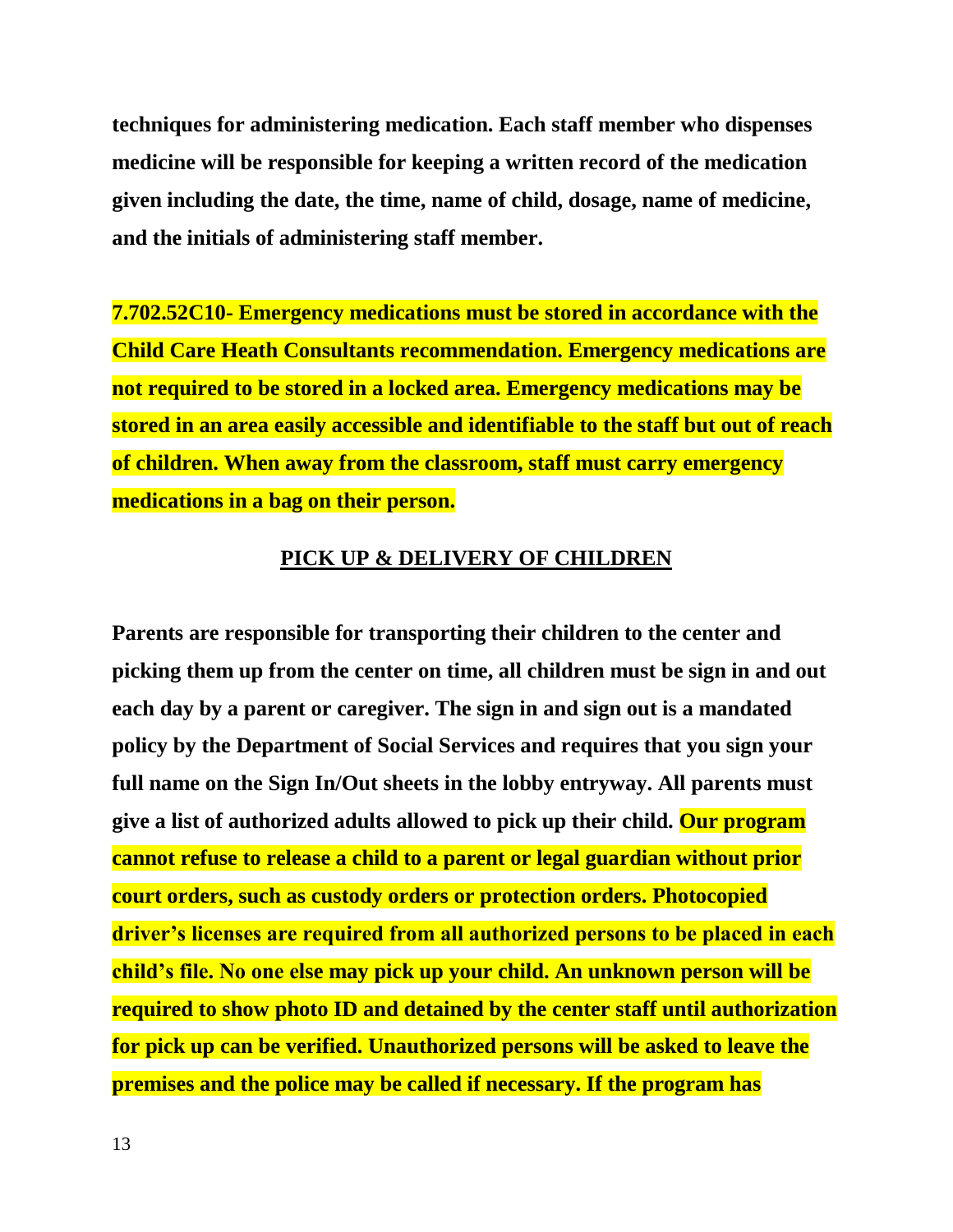**reasonable belief that the authorized individual is under influence of drugs or alcohol, and the authorized individual leaves with the child under the influence and is operating a motor vehicle, then the program must immediately report such to police or social services. If the program has a reasonable belief that the authorized individual is under the influence of drugs or alcohol, and the authorized leaves with the child but is not operating a motor vehicle, the program must still immediately call law enforcement and/or social services if the program reasonably believes that the child's health, life, or well- being is endangered.**

#### **EMERGENCIES**

**Although emergencies rarely occur, we do like to be prepared. LC maintains smoke detectors and a fire alarm system and has fire drills monthly. Escape routes are posted in each classroom and are practiced. In case of tornado or tornado alert, children will be moved to the innermost part of the building (hallways and bathroom). They will be shielded under tables where they can be kept safe until the tornado or alert has passed. During the tornado or alert, teachers will help to ease children's fears through songs, prayer, storytelling and other activities. Tornado drills will be completed at least once a month during April and June. In case of disaster where evacuation is required, van and private vehicle will evacuate the children to the closest safe haven. After which parents will be called from the location. LC has posted evacuation plans and instructed teachers in what procedures should be followed. The center has at least one person trained in CPR/First Aid in each class. Emergency telephone numbers are posted by each telephone, and parent's number and addresses are in children's files and classroom. The vehicles will contain parent numbers for easier access during an emergency.**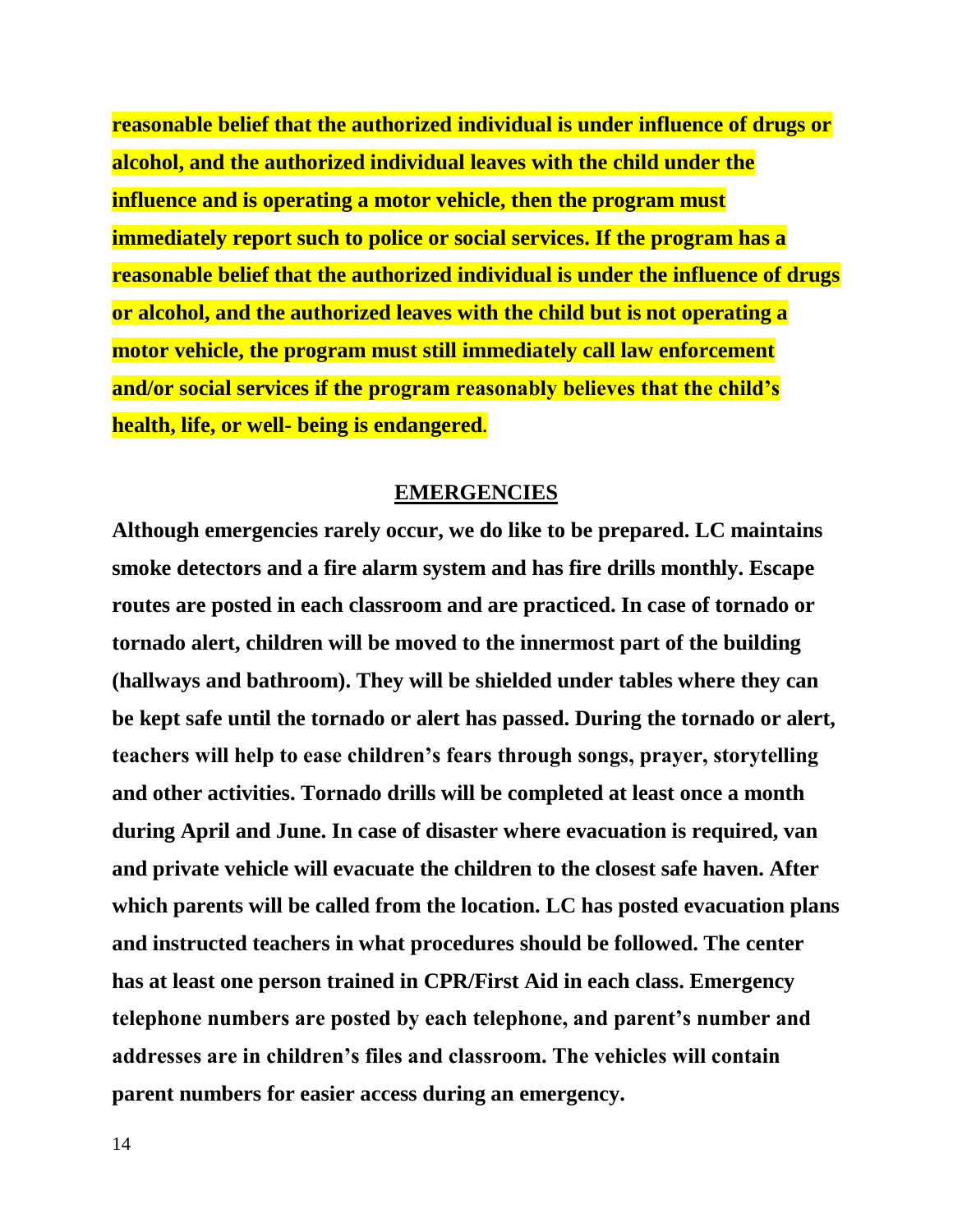#### **Procedure to Identify where children are at all times**

**LC staff checks for children to prevent losing any child throughout the day especially during and after transitions. Teachers take attendance at the beginning of the day and every ½-hour throughout the day on a grid provided by the facility as long as the children are in the building. Center director and staff will continually check sign-in/sign-out sheets at the end of the day to be certain that all children have been accounted for during and when the center closes. Attendance is kept with teachers on field trips, on the playground, during bus runs, and in the group interaction. This is so that children can always be accounted for, by name. Directors do daily visual checks at regular intervals; at the start of the day, lunchtime, and nap time in the afternoon whenever the children are in the building. Room to room checks for children are done at the end of the day before closing. In the event, a child is lost; staff will immediately notify the director and do a search of the premises. If a child is not found quickly, then parents and police will be notified to help the effort.**

#### **AUTHORIZATIONS**

**Parents must keep on file emergency and medical authorizations for their child. It is necessary to keep work numbers and addresses up to date so that you can be quickly located in case of an emergency. LC staff will also keep emergency authorizations on file, in event of staff injury. The center will keep on hand a vehicle for transporting persons to hospital, etc. EMS, Police, or Fire Department will be called if needed.** 

#### **DRESS**

**Dressing your child in play clothes, and tennis shoes is encouraged. Daily activities include active and sometimes messy play and children should feel comfortable enough to enjoy themselves without worrying about their clothes.**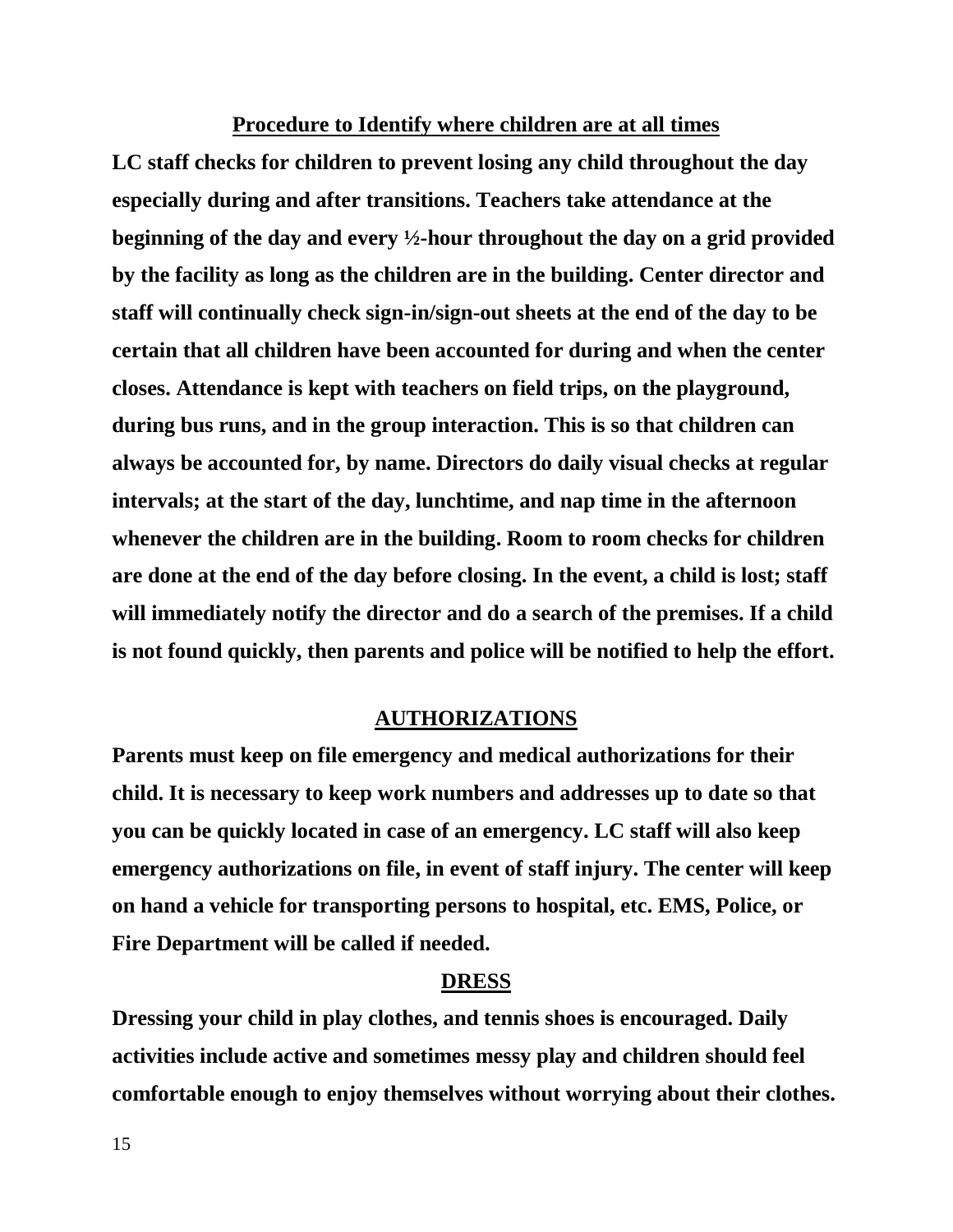**Clothing should be appropriate for the season. The child's name should be placed on all outdoor clothing and belongings, to ensure the returning of all possessions.**

#### **PERSONAL POSSESSIONS**

**Parents are requested to label and supply those items necessary for the proper care of your child in the event of an emergency:**

**1. one or two sets of clothing**

*Each child will have a separate cubby of personal bag provided by center for their personal items as well as a place to hang coats and hats.*

#### **SECTION II- OUR PROGRAM**

# **HOURS OF OPERATION**

**LC is open between the hours of 6:00am to 6:00pm Monday through Friday, except for specified holidays or extreme bad weather days. Class workout times ranges from 9:00am to 12:00pm on full days and vary from group to group. Individuals class workout times schedules and lesson plans are posted, informing parents of routines and special activities planned for the day. Childcare and play areas are open in the afternoon hours after naptime and snack. All children must be checked in by 9:00a.m., see director for exemptions.**

#### **HOLIDAYS & CLOSURES**

**LC will observe and be closed on the following holidays: New Year's Day, Memorial Day, Fourth of July, Labor Day, Thanksgiving, and Christmas. Should the holiday fall on a weekend, we will close on the Friday preceding**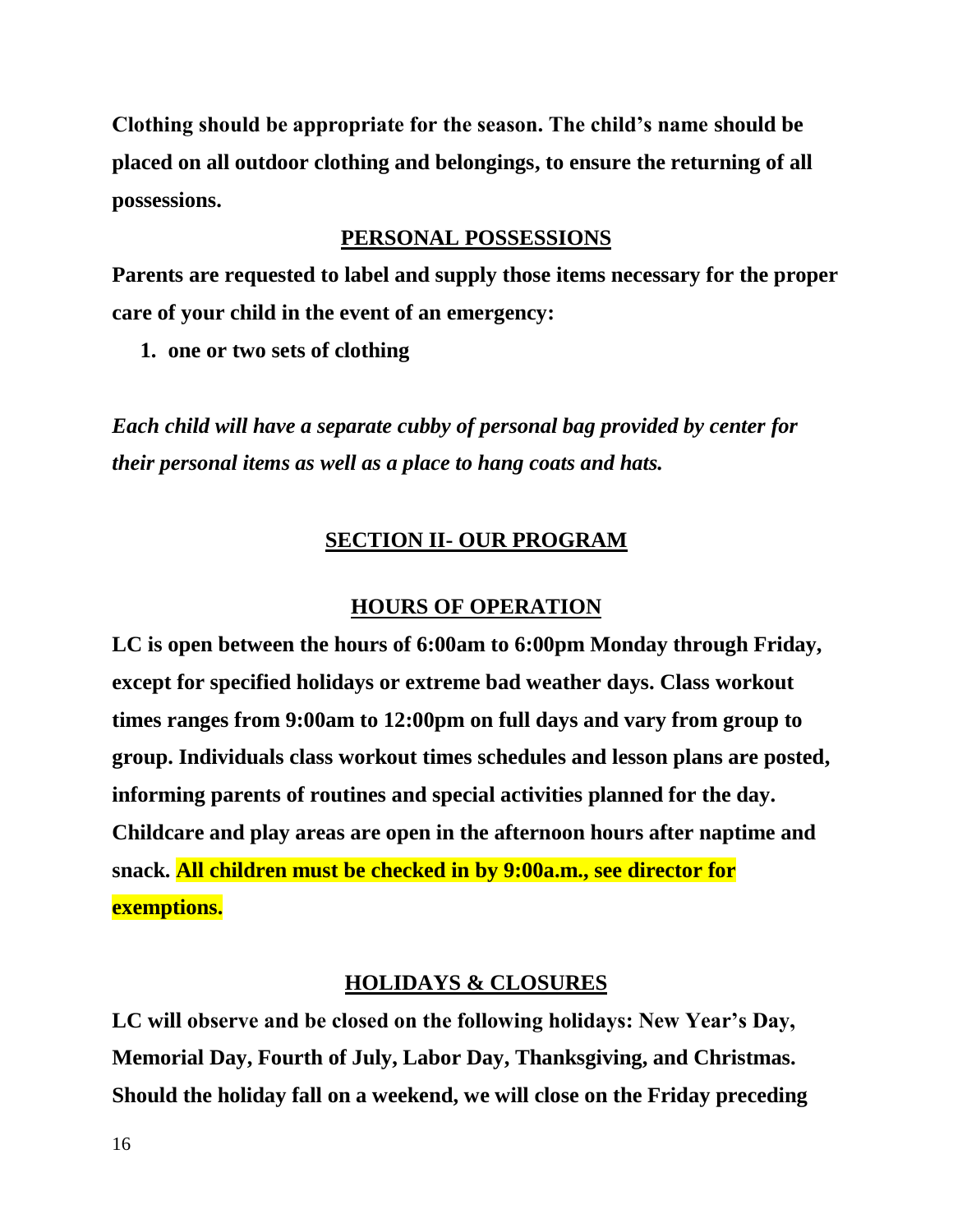**the holiday or the Monday after the holiday, unless special arrangements has been setup. On Christmas Eve and New Year's Eve, we are open half days. However, we will close early if there are not sufficient parents need. With new 2018 quality standards implementation, the Center may be required to close for staff trainings or teacher workdays.** 

#### **BAD WEATHER DAYS**

**In case of a flood, tornado, blizzards, or other weather governed by the closing of school district 2 and 3 that could endanger staff or children, LC may not open that day. If this ever occurs, parents will be notified by local radio and television station, or a telephone call. In addition, if at any time while we are open, children are endangered due to bad weather or other events of nature, parents will be called to pick up children early from the center. On days that are too cold (below 32 degrees), or extremely hot (90+ degrees), children will be kept indoors. When degrees above 85 children will only be allowed outside for periods of 15 minutes to ½-hour depending on wind and other elements**.

#### **LC GENERAL CENTER SCHEDULE**

**6:00AM-7:30AM--- Arrival for drop off 7:30AM-8:30AM--- Drop off for School 9:00AM-3:00PM---- CLOSED 3:00PM-4:30PM----- Pickup from School 4:30PM-5:00PM----- Snack Time and Homework Help 5:00PM-6:00PM--- PLAYTIME until departure**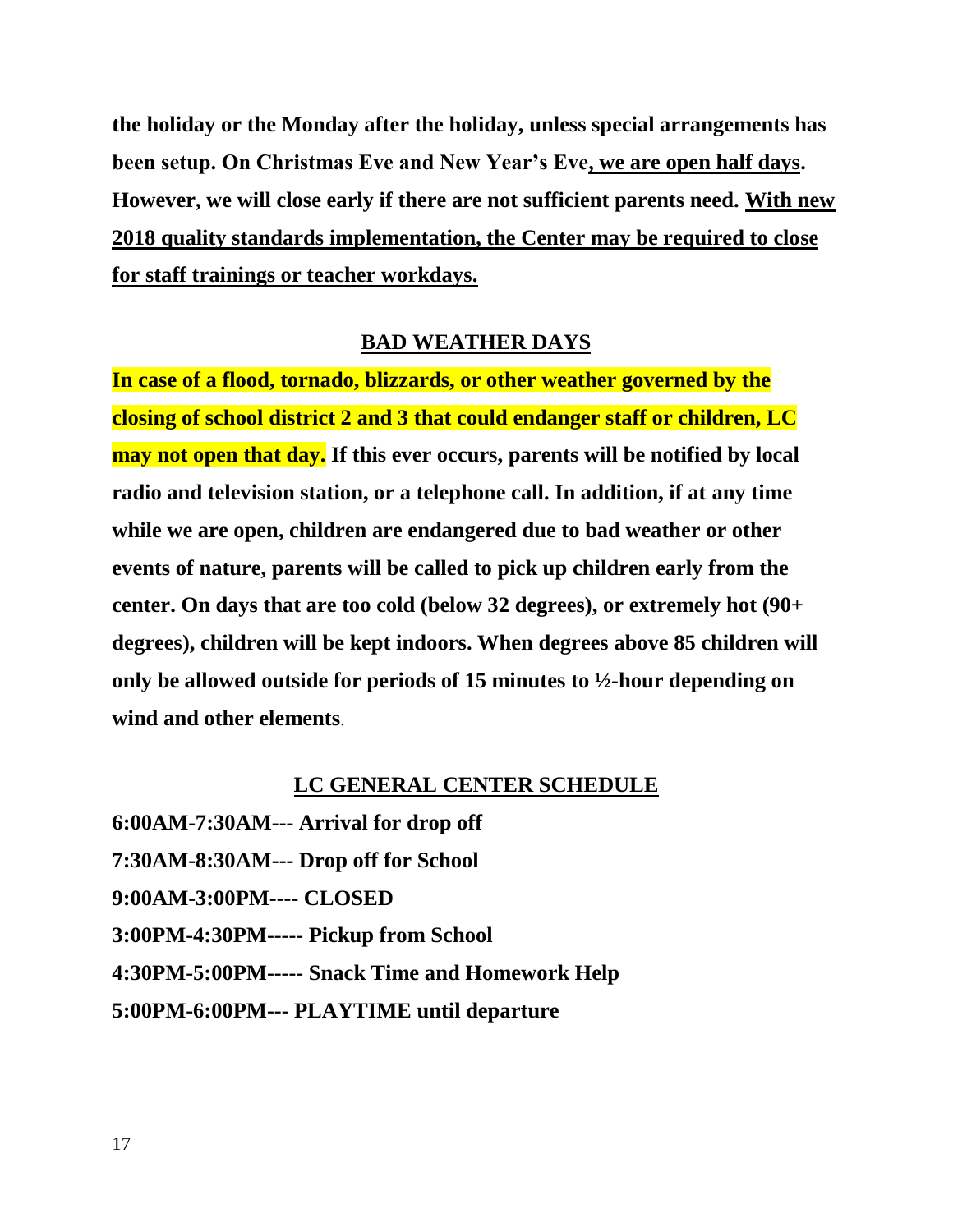#### **PARENT COMMITTEE**

**Parent committee gives parents a way, to be involved in Life Centered planning and decision-making processes. In partnership with staff, the parent committee members, have a key role as representatives of our program to share information and ideas of improvements at the center and quality needs. Our quality improvement plan (QIP). We will discuss, create and implement strategies during scheduled meetings. The parent committee meetings are on the third Tuesday of each month at Life Centered when organized, and the parent committee meeting, will start at 5:30p.m. (Childcare provided)**

#### **FAMILY ENGAGEMENT**

**Parents, guardians and other family members are always welcome at the center, we encourage you to visit and join us in any activities. Your participation and involvement are important to us as we work as partners to provide the best care and educational stimulation as possible for your child. Our program conducts an annual family survey to ask families for suggestions on how to improve our program and how the program can better support the needs of our families. The results of the surveys will be shared with families so that we can incorporate the feedback and concerns into our quality improvement plan.**

# **COMMUNITY ENGAGEMENT/REFERRALS/INTERPRETERS**

**This includes working with families to identify goals and providing support and referrals to accomplish those goals. Families can contact their Director or**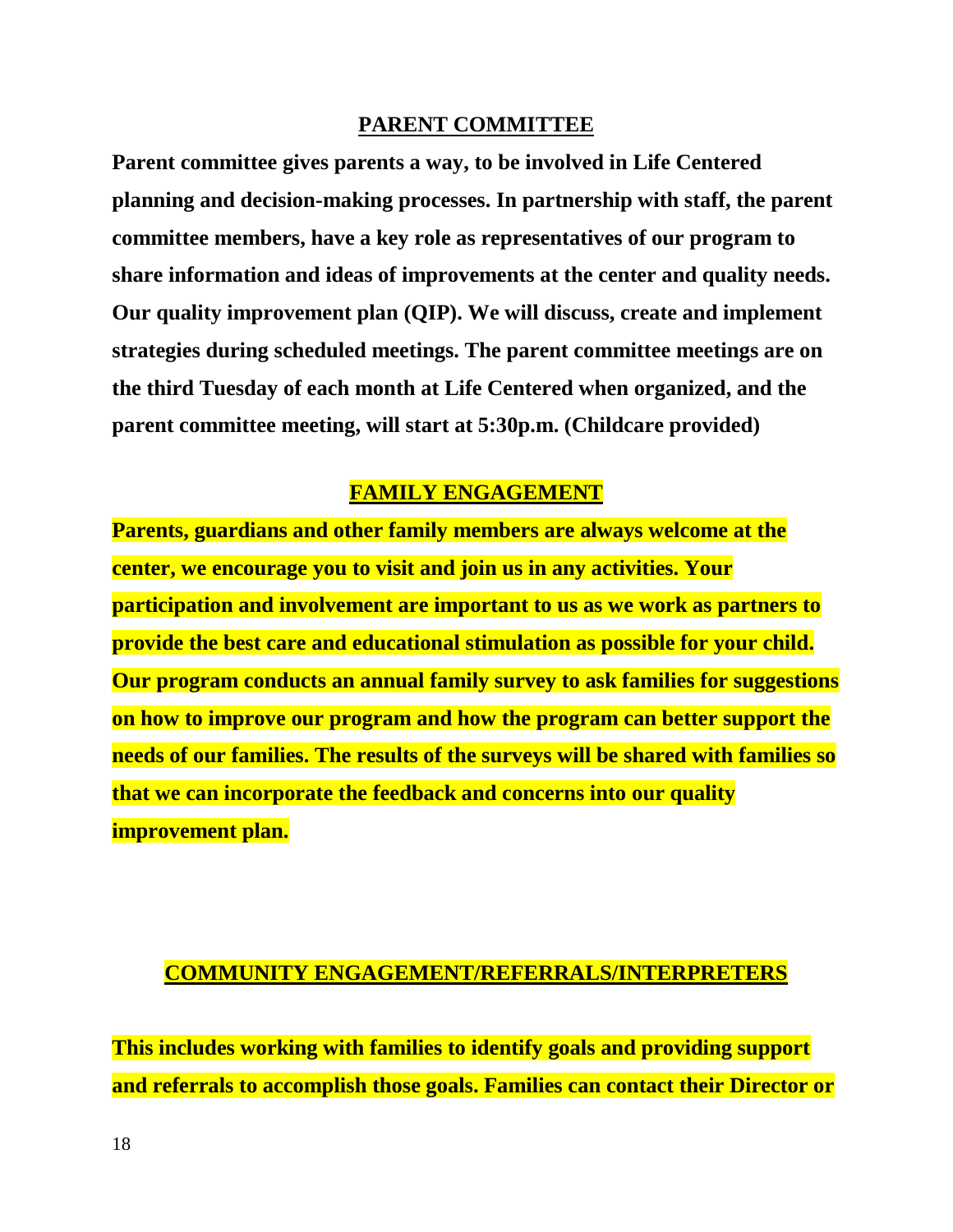**staff for assistance in locating in the lobby at our parent resource agencies and in obtaining emergency services. Information is located in the lobby at our parent resource library. Our program coordinates with service providers in our community that will visit with you here at Life Centered. We will use employ bilingual teacher that will assist our Spanish speaking families and children. Lutheran Family Services assist with our Arabian speaking families; they offer on call services and visit the center to help families complete enrollment packets, orientations and communication between staff and child. Organizations that support our programs in designing learning activities that aid in meeting outcomes and goals of individual families are (The Resource Exchange, Aspen Pointe, and Therapy of the Rockies, School District 2, Alliance for Kids, School Readiness Program and a Registered Nurse) these organization will help you design individual learning plans needed for you and your child/children. These services include completing Individual Family Service Plan (IFSP) and Individual Education Plan (IEP).**

#### **EVALUATION/ASSESSMENT**

**Children will receive a developmental assessment within the first five days of enrolling if needed. Additional written assessments and observations will be conducted twice a year. The evaluations will inform parents of their child's progress in homework and interaction with other children while at the center. At the time of evaluations, team leaders or our director, will schedule a parent to attend. Director will schedule a conference with the parents to discuss the child's progress in behavior, social, emotional and physical needs. If there is an identified developmental concern, we will provide resources and referrals to families. Daily communication with parents will be done verbally or**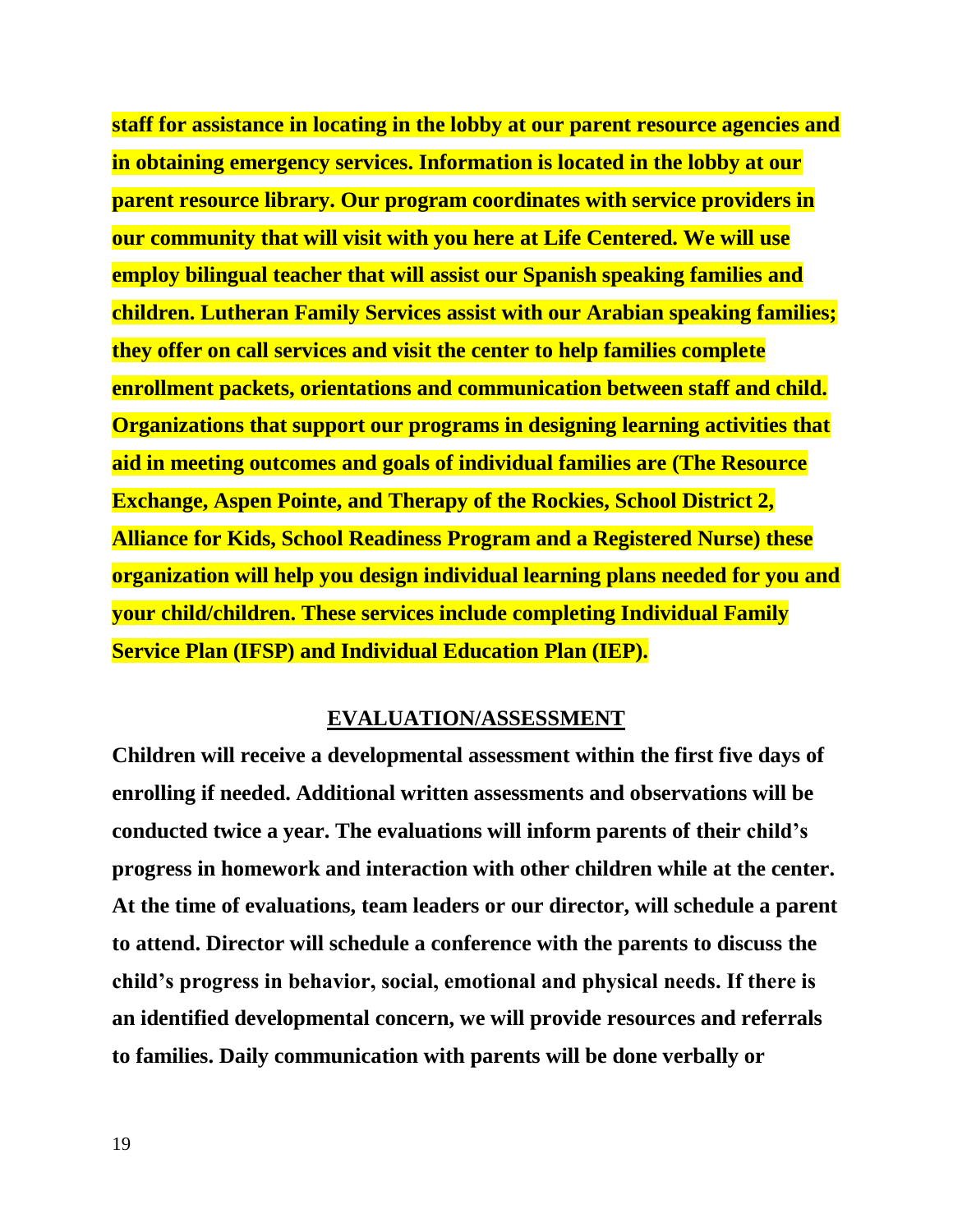**through written daily sheets. Parents are always welcome to call or come in to discuss any special needs or concerns.** 

# **Transition from Home to School**

**Prior to enrollment LC encourage parents to bring their child/children to the center and visit their child's group, to help their child, adjust to their new environment, peers and staff.**

# **TRANSITION TO ADVANCE TO AGE APPROPRIATE Groups**

**Parents will be notified one week in advance that their child will be moving up to a class that will challenge and enhance their growth and development. During this process, your child will be transitioning into their new group three days out of the week, in three hours increments. We will help your child adjust to the new setting by introducing them to their new staff and classmates. Observations and interactions are monitored ensuring your child's transition into their environment is successful. At the end of the week, a meeting is set up for parents to discuss and evaluate the process. You will receive and sign a move up letter when the transition is complete.**

# **Transition from School to Kindergarten**

**Our program works closely with our local elementary schools. Kindergarten teachers communicate with the center to make sure our program is aligned**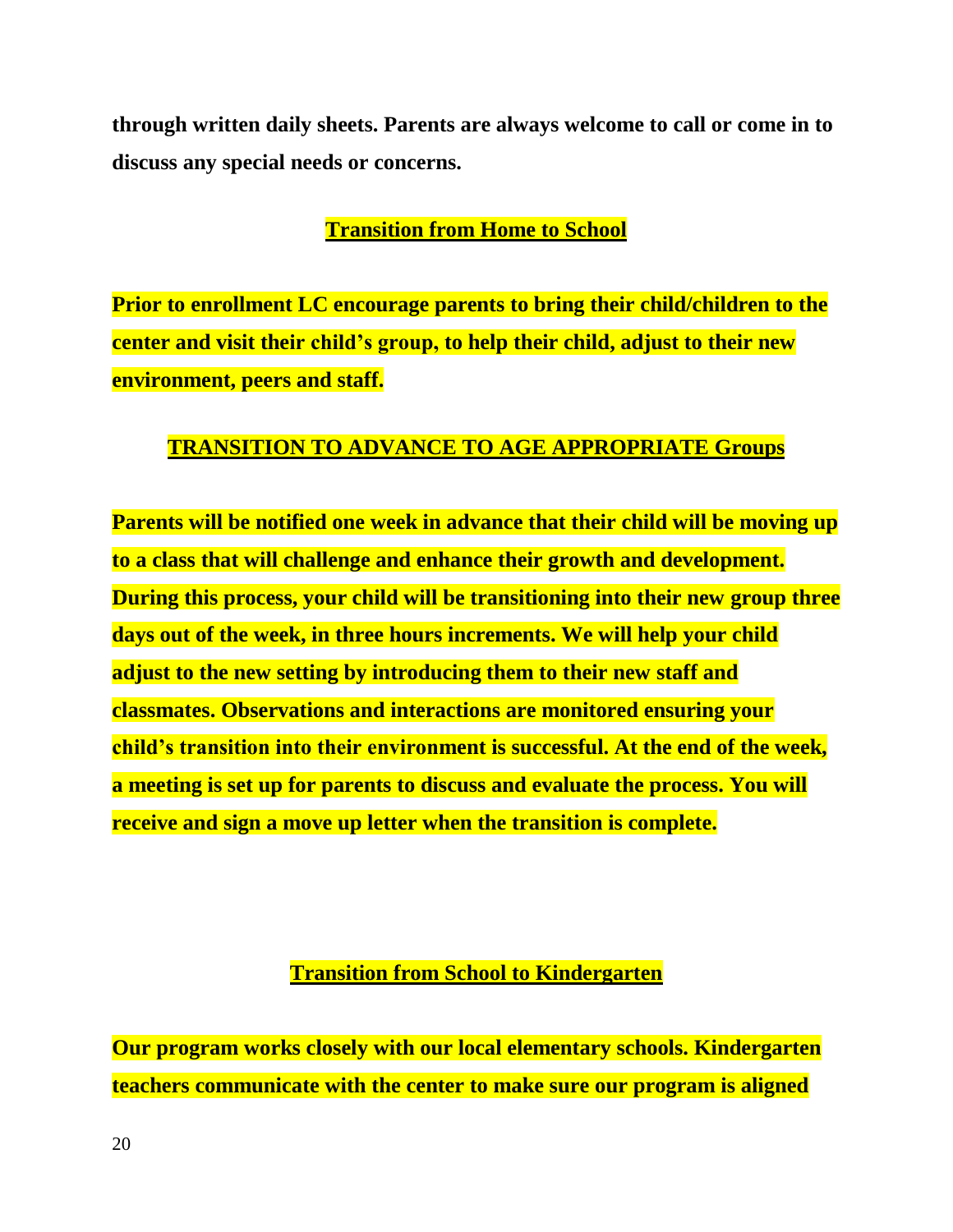**with their kindergarten readiness program. Our Kindergarten classmates, teachers, and parents prepare a yearly fieldtrip to attend their Kindergarten round up day.**

# **SPECIAL OCCASIONS**

**Parties and celebrations are fun. There are several occasions throughout the year, which parents are encouraged to participate.** 

**School portraits- as a special service we offer school portraits twice per yearin the fall and the spring, to help us raise monies to assist with our daily budget. You will be notified in advance, of picture day.**

# **BREAKFAST, LUNCH & SNACK**

**Since food and nutrition are important components of a child's development, LC emphasizes fresh and natural foods such as fresh fruits and vegetables, homemade soups, whole grain, etc.… Mealtimes, well-balanced lunches. Midmorning snacks, and mid-afternoon snack. Effective 8-1-2017, All children arriving before 9:00am if they are here for a full day, will be offered breakfast. Special diets if a child has a particular dietary need, substantiated by a medical evaluation, the Center Director of Life Centered must have proper documentation from the child's physician. All monthly menus are posted outside the kitchen and in each classroom.**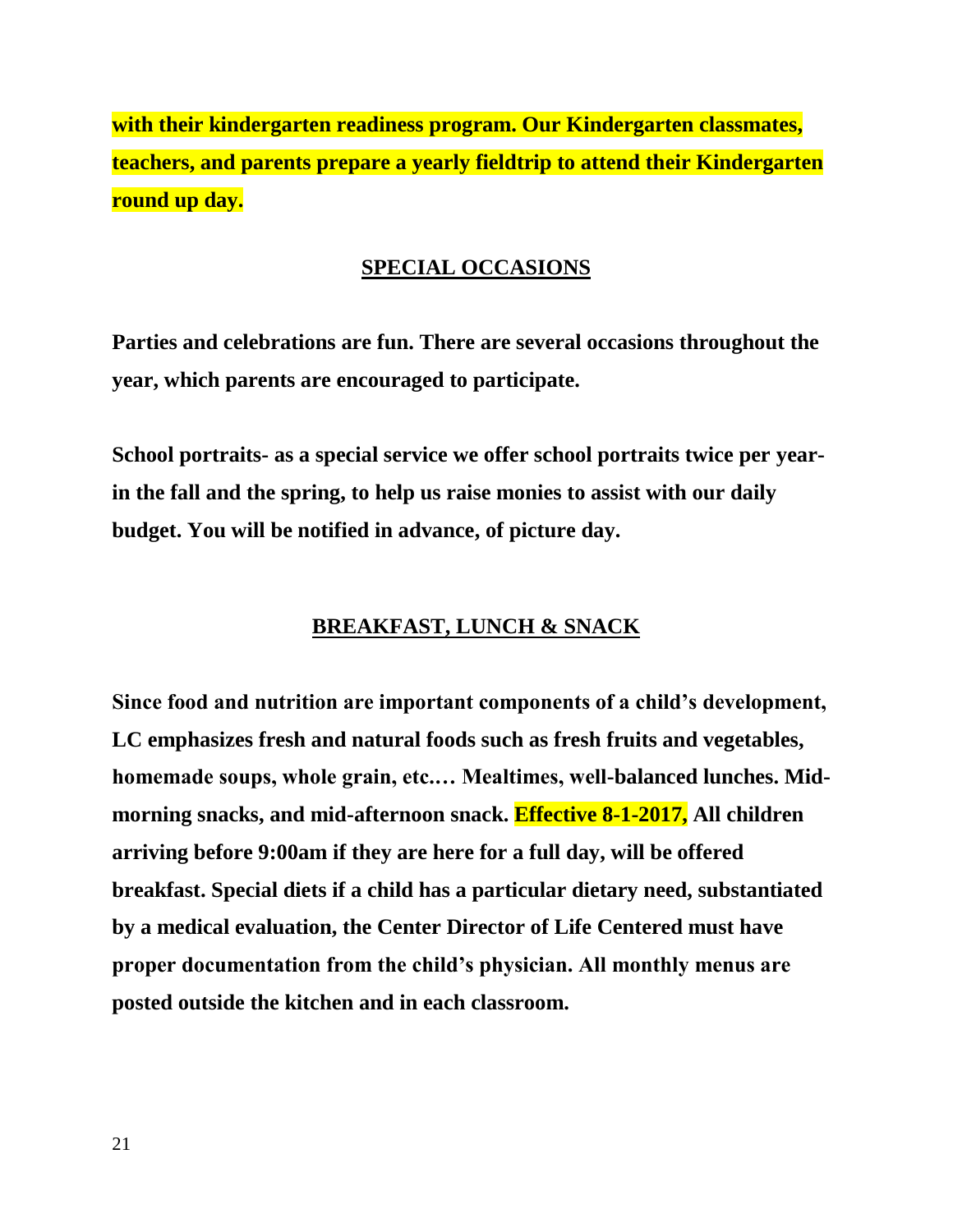#### **T.V. & VIDEO VIEWING**

**For all LC children, T.V. & Video viewing is limited to Thirty (30) minutes per day which must align with the current classroom activities.** 

#### **REST TIME**

**Children participating at LC for the entire day program will take a rest in the afternoon after lunch. Children lay down on sleep cots for this activity. Older children who wish, may read quietly during this time if unable to sleep. Children must respect others right to sleep. To help children rest, quiet music is played, and lights are dimmed. Teachers may rub the backs of those children who request the contact. Parents are expected to provide blankets for their child's use at naptime. Blankets should be picked up by parents on Fridays for laundering and returned with the child on Monday morning.**

**7.702.54A5- The center must provide a rest period with rest equipment of a least thirty (30) minutes for all school-age children remaining in the center longer than five (5) hours. Quite activities are permissible during the thirty (30) minute period. Older children requiring a rest time must be given one. 7.702.54A6- Children must not be forced to sleep. Children who do not sleep after thirty (30) minutes must be allowed to move to another area and be provided with quiet toys and equipment to play with such as puzzles or books.**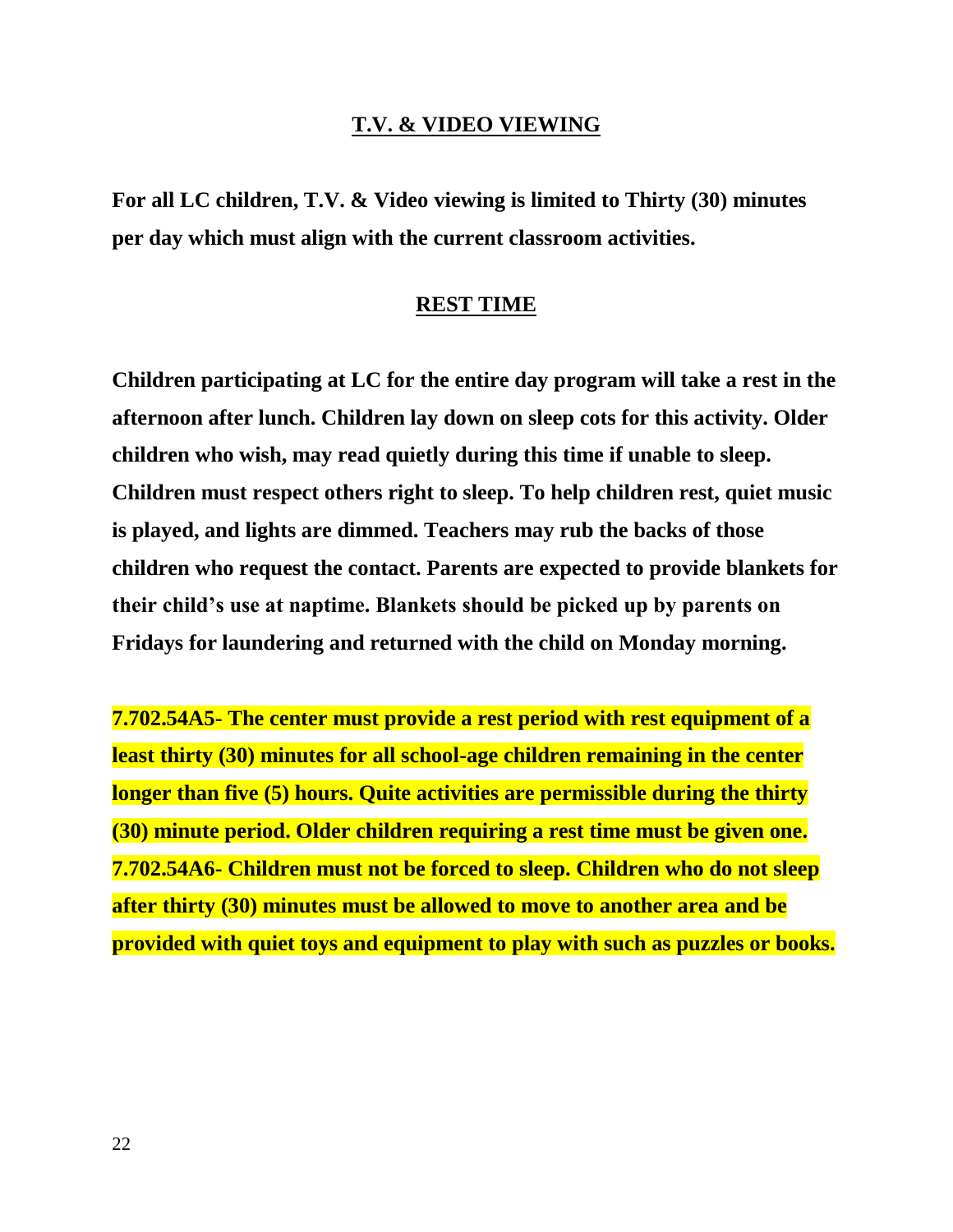#### **LATE ARRIVALS**

**Parents or Guardians are required to call to notify staff that a student will be late. If the children are scheduled on a field trip outside of the center, all late students will be supervised in the main center. The structured alternative activity will be available.** 

#### **BIRTHDAYS**

**We love a good party. It is so much fun to celebrate a little one's birth. Parents may bring special treats for their child's birthday or any other time during the preschool year. Because of state regulation regarding serving of food, the treats must be purchased commercially or prepackaged from a bakery. Please let your child's staff know in advance if you plan to celebrate with your child's group. Please include every child in your celebrations.** 

#### **OUTDOOR PLAY**

**Children are taken outside every day (State Rules) for large motor activities and play time, except when weather is severe, temperatures are too low (35) or too high (90+). On those days, children will remain indoors. We discourage children from staying inside on good days because we do not have enough staff to supervise, and we must still meet our teacher: child ratio when outdoors. Please dress your child appropriately for the weather conditions.**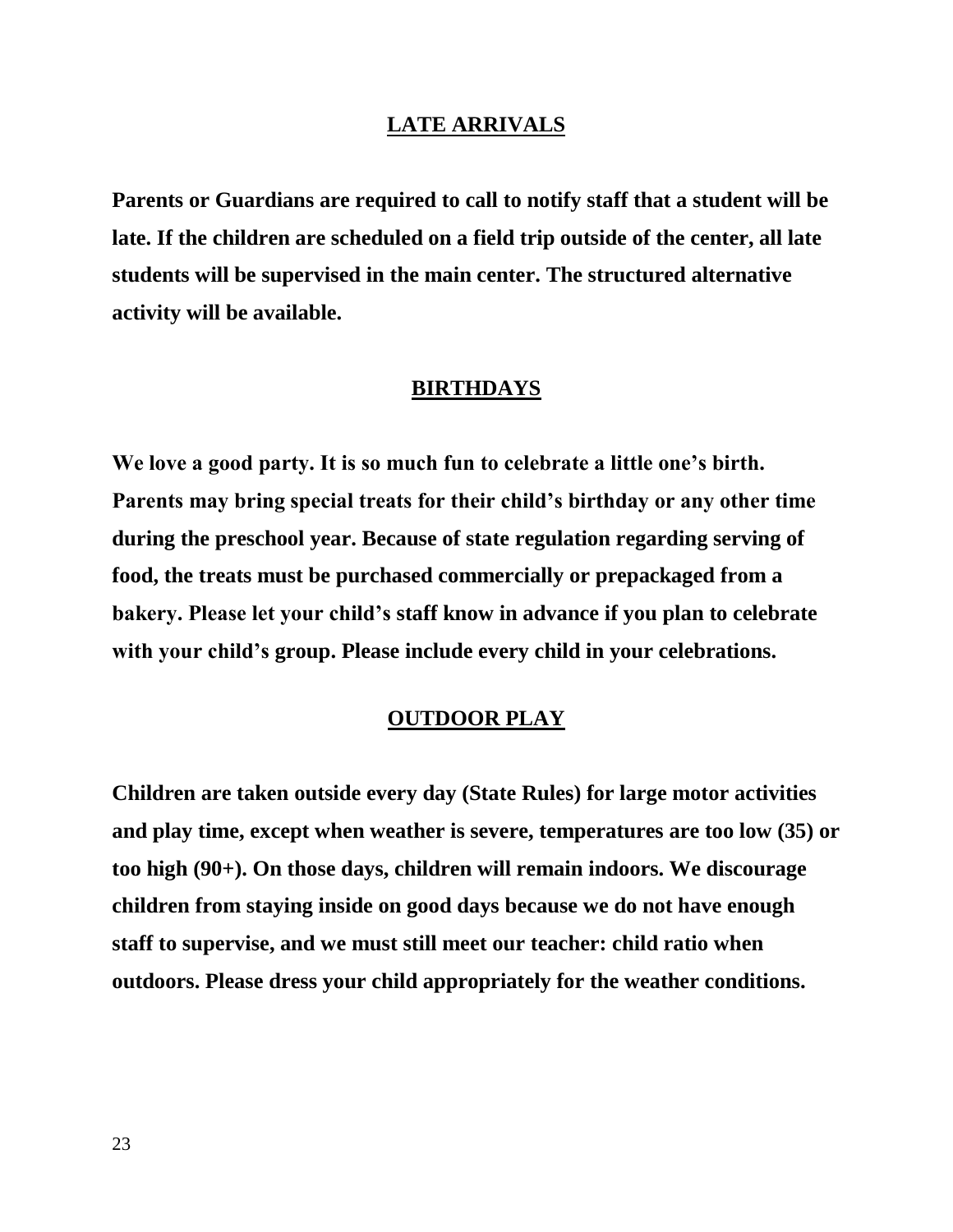# **TUITIONS & PAYMENTS**

**Life Centered is for profit and totally depends on tuition payments for staff, salaries and other overhead costs. This section outlines the policies concerning your child's tuition. It is very important that you read it carefully and understand it completely. The director will be happy to answer any questions. An itemized fee schedule is available to inform you of rates and fees. All tuition must be paid on time to ensure your child has continued participation in our program.**

#### **FEES**

#### **Tuition Fees**

**Parents please understand when you complete your enrollment packet, you are under contract with Life Centered. All Parents Fees is due the Friday before the week you need service or on Monday before any services is rendered. We do not have a grace period. If payment is not received on time it is considered late; the fee will be \$30.00. Parent Fees must be paid regardless of attendance. If your child is sick and/ or for any reason cannot attend school Parent Fees must be paid. Late pick up fee is \$1.00 per minute, per child after center is closed.** 

#### **Activities Fees (Fun Fee)**

**Activities fees are charges for spring break and summer activities. The fees are for children 5 years and up and are used to pay for beyond the normal activities- such as swimming, movies, zoo, bowling, and other scheduled fieldtrips.**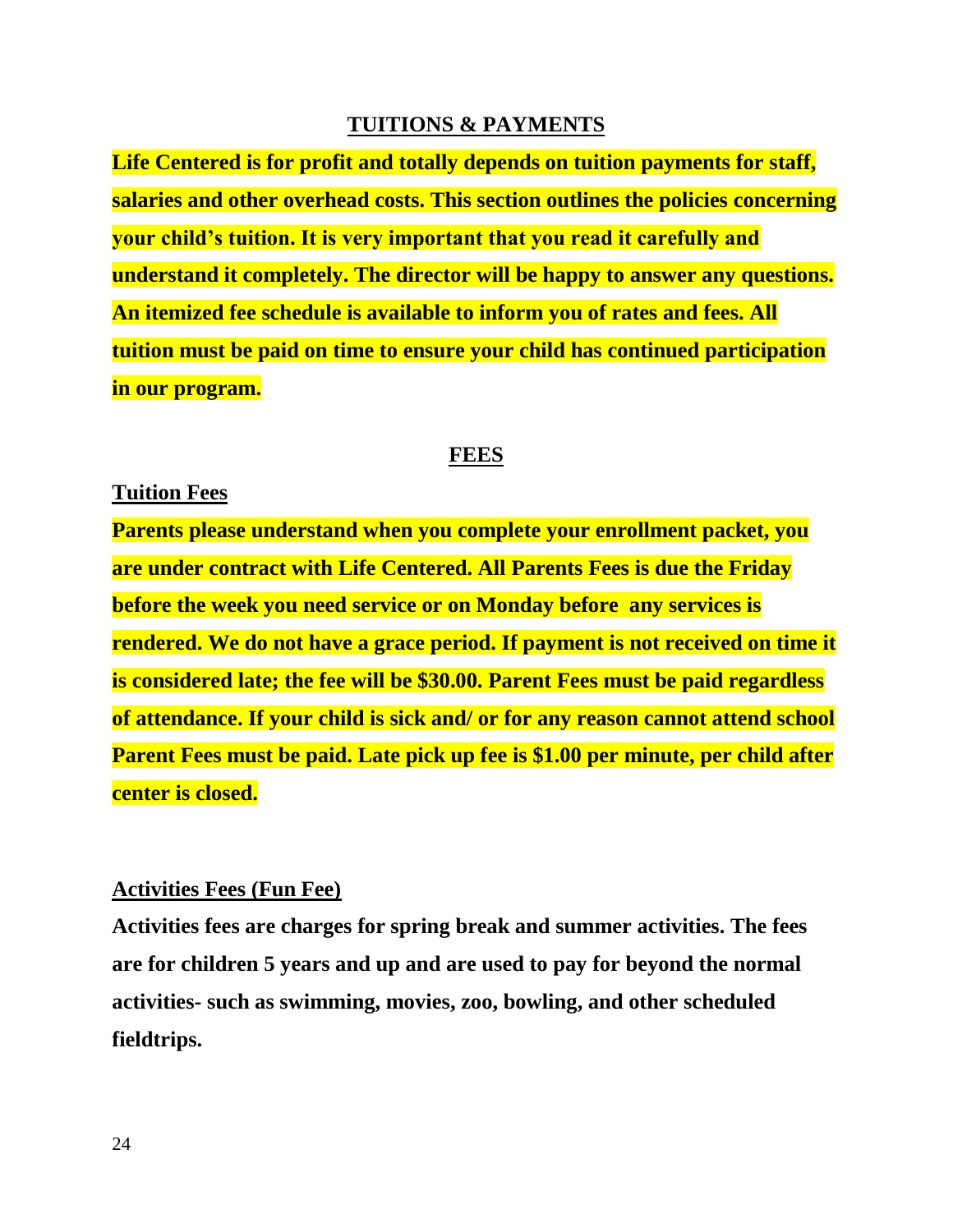#### **Returned Checks**

**Parent will be charged a fee of \$30.00 for each check returned, after one returned check payments must be made in cash or money order.**

#### **VACATION**

**LC does offer a vacation fee of half tuition per week- we allow for 2 weeks a year for vacation. Please provide at least a 2-week notice that a vacation week is being used.**

# **WRITTEN WITHDRAWN NOTICE**

**Two weeks advanced written and paid notice is required when you wish to end your contract. There is no refund for early withdrawal. We will give oneweek notice to parents if it becomes necessary to cancel your contract. Will give 30-day notice before any contract changes. We reserve the right to terminate the contract with or without notice as deemed necessary or appropriate at our sole discretion. For behaviors above, our capability or we conclude the child is having problems adhering to center rules. We apply a 3 occurrence rule after conferencing with parents that consist of 1st parents must pick the child up within one hour 2nd occurrence the child must be picked up and remain home for 24hours. 3rd occurrence the child must be picked up not return, this process is for extreme situations and after, all other sourced for help has been exhausted.**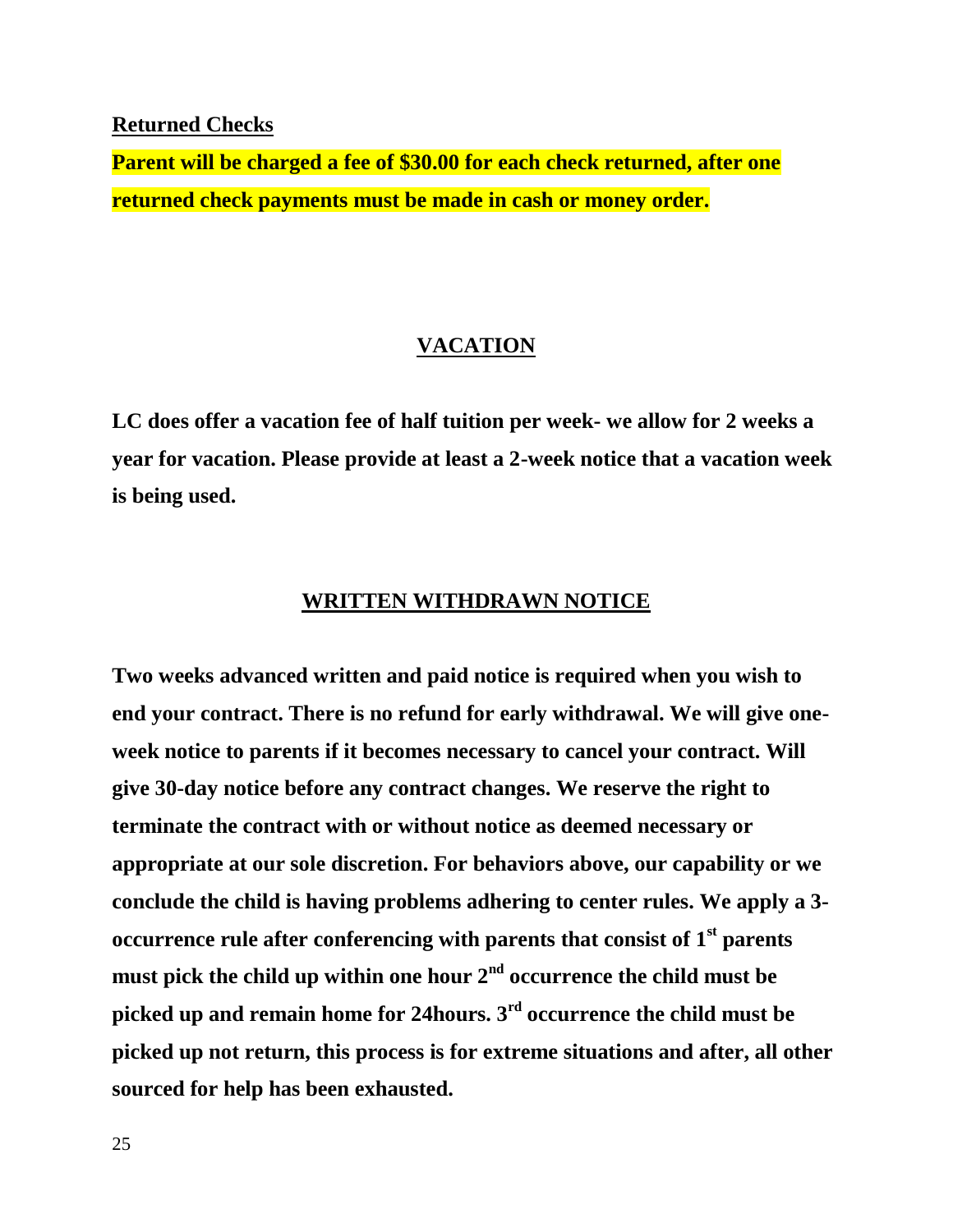#### **VISITATIONS**

**We have an Open-door policy however due to human service regulations all visitors must sign in. Parents have free access at all times to all areas used by children. There are exceptions governed by Colorado State Law, which include during facility operating hours or while the child is in care. Only licenses employees, licensed volunteer's or an authorized representative of the government agency, or parent shall have unsupervised or regular access to the child-care. We will allow the parent/guardian of the child in care unsupervised or regular access to the center.**

#### **COMPLIANCE**

**Life Centered is required by law to keep in compliance with Rules and Regulations set forth by the State of Colorado Division of Child Care. If you have any questions concerning LC compliance, in admitting students, caring for your child. Or keeping with rules and regulations, please contact the Director, the board of Directors or the owners. You may contact the following agencies for additional help and information regarding licensing, suspected child abuse, neglect or other concerns.**

**El Paso County Department of Social Services-Child Abuse Division 1675 West Garden of the Gods Road Colorado Springs, CO 80907 719-444-5700**

**Colorado Department of Human Services The Division of Child Care 1675 West Garden of the Gods Road**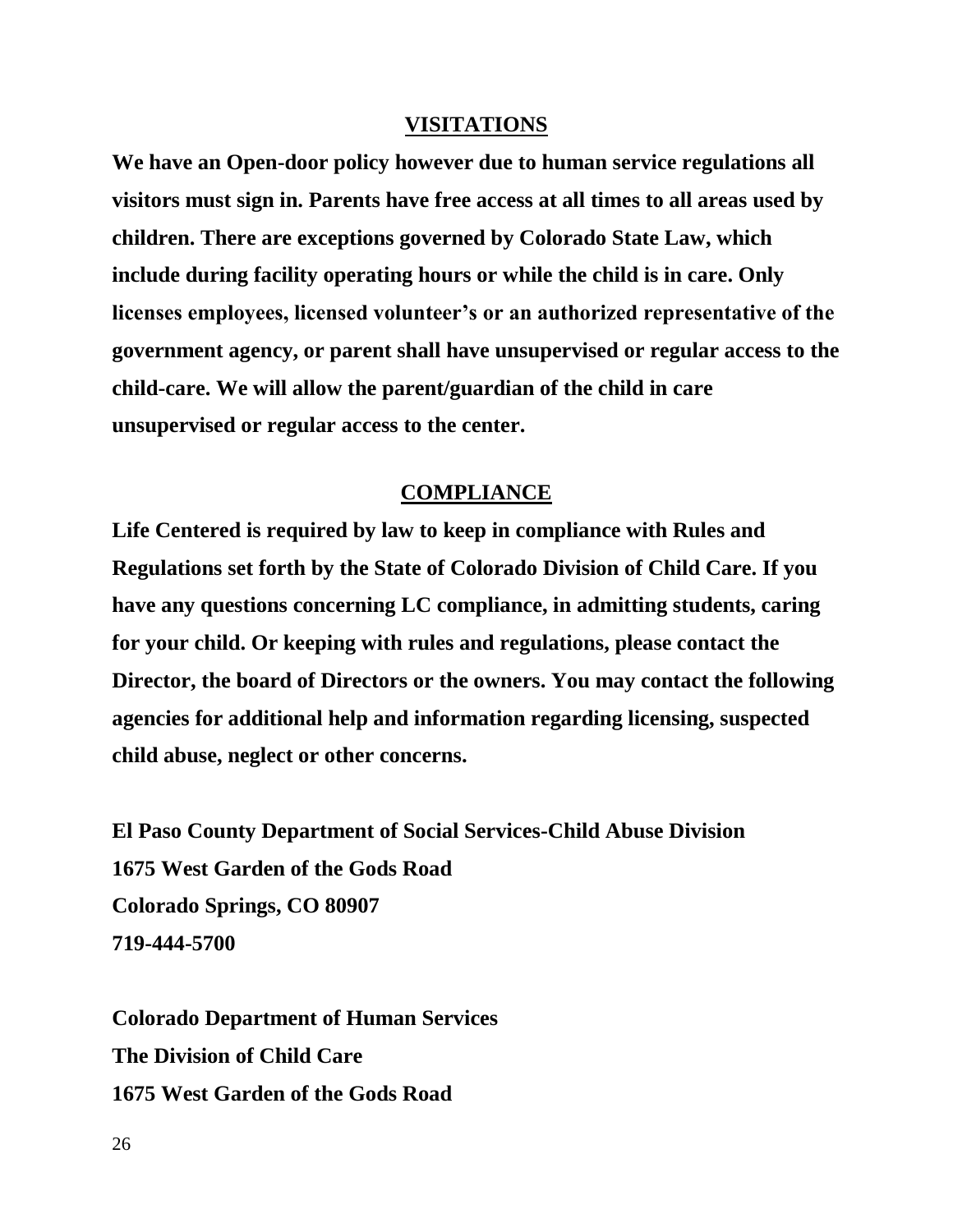**Colorado Springs, CO 80907 303-866-5700**

**Executive Director of Colorado Human Services 1575 Sherman Street Denver, CO 80203-1714 303-866-5700**

# **SUMMATION**

**All children enrolled in this facility are unique and treated with love and respect. We will provide them the opportunity to engage in variety of activities. Our most fundamental objectives is to provide a safe, clean and loving environment, in which each child will feel he/she is loved, valued and wanted. We will be creative and teaching the children in our program, and making a positive difference, in the life of each child in our care!**

#### **NUTRITION**

**Foods Brought from Home**

**We request that you do not bring food from home into our program.**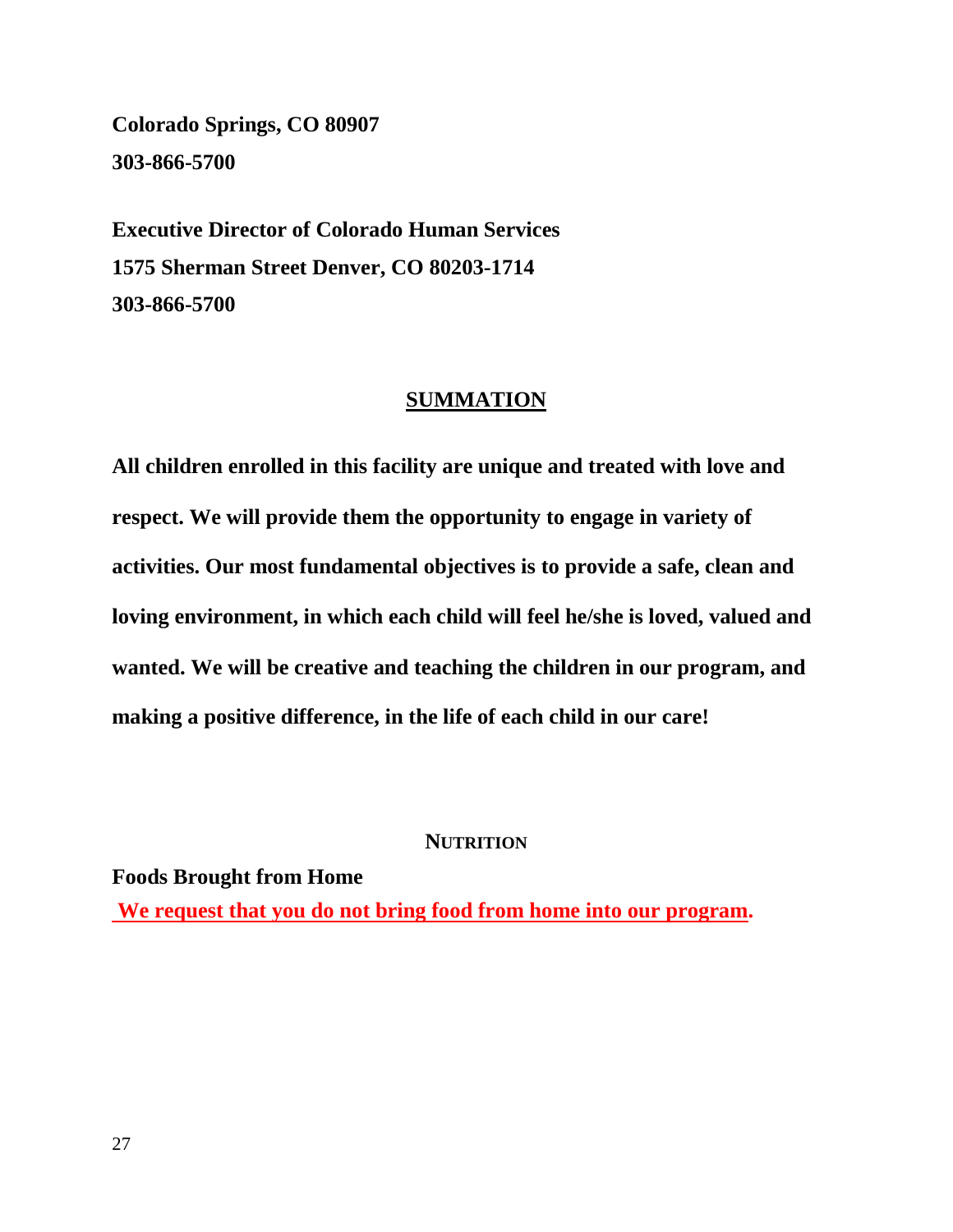#### **Colorado Child Care Assistance Program**

**Effective May 1, 2018 CCAP requires that all clients (parents/guardians) use their pin to sign in/out on the website for the services rendered by the childcare facility. If you fail to properly login or if CCAP fails to pay our company, you understand that you will be required to pay LC weekly rate. Effective September 1, 2018 the state allows you only one absence. Due to LC holding spot for your child(ren), any absence beyond the one will require you to pay LC current weekly rate for each day the child(ren) is absent. In cases of a sick child beyond one absence you may contact your caseworker to request additional sick days. Parents must provide a two-week notice of termination of services/care in writing and pay or login for those final two weeks. Failure to do so will result in you being billed for the last two weeks at our private rate. Dept. of Human Service (CCAP) continues to make changes to CCAP benefits. any changes/charges that are not covered by CCAP will be the financial responsibilities of each parent/guardian.**

**By signing below, I acknowledge that I have read and fully understand the above statement concerning Life Centered CCAP Policy.**

\_\_\_\_\_\_\_\_\_\_\_\_\_\_\_\_\_\_\_\_\_\_\_\_\_\_\_\_\_\_\_\_\_\_\_\_\_\_\_\_\_\_\_\_\_\_\_\_\_\_\_\_

Signature